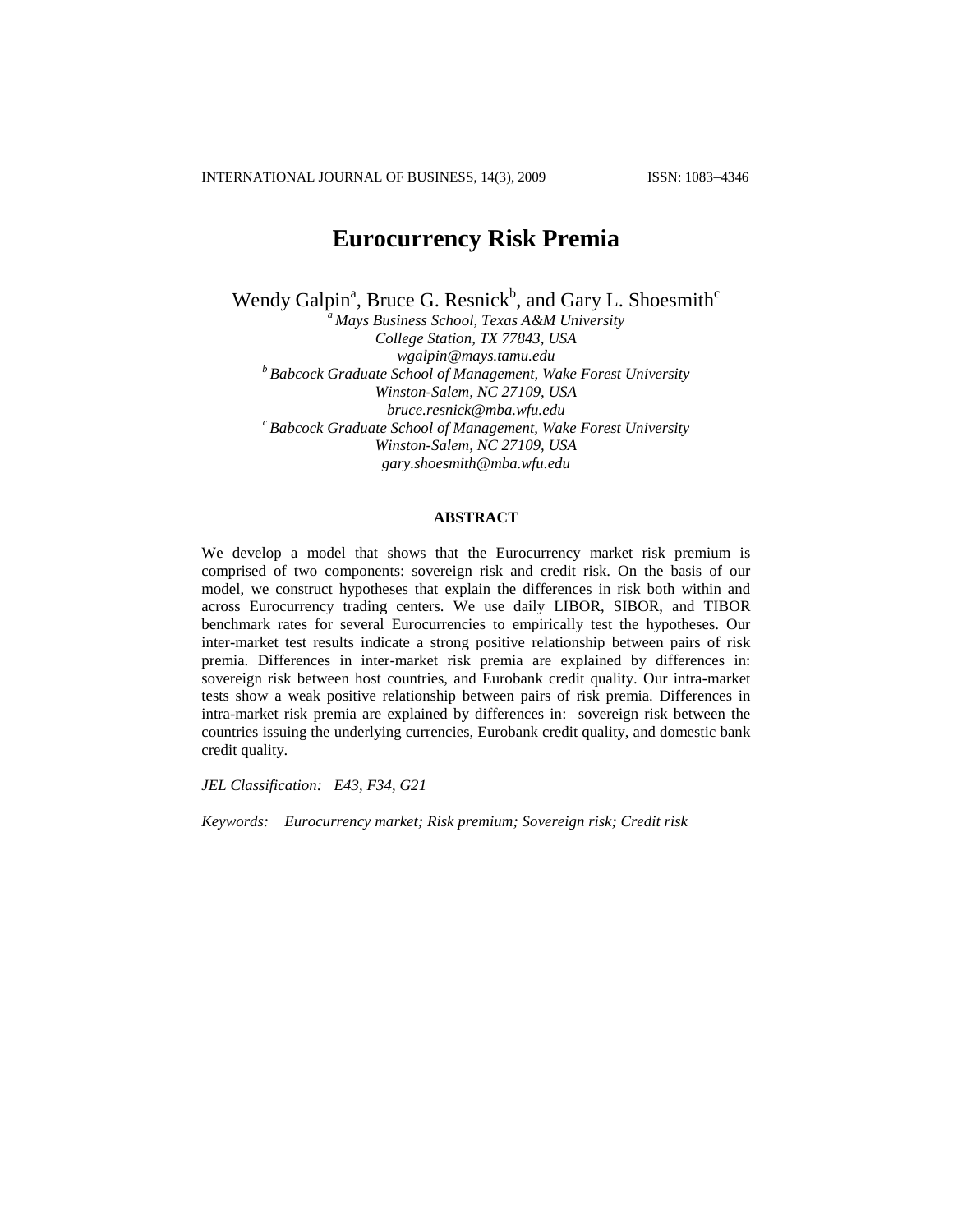# **I. INTRODUCTION**

The difference between the offshore Eurocurrency deposit rate and domestic onshore deposit rate for the same currency is frequently positive. Eurobanks, however, are not required to provide deposit insurance or hold reserves against deposits. Consequently, it is frequently argued, they operate at a relative cost advantage to domestic banks, and can thus offer a higher deposit rate to the depositor. Risk differences are less frequently cited as the reason for the difference between offshore and onshore deposit rates. Sovereign risk is always present in offshore deposits and a difference in bank credit quality between offshore and onshore banks may also exist.

Firstly, given common risks and costs, the "law of one price" suggests that all offshore trading centers will offer identical deposit rates for the same Eurocurrency. When this is the case, their risk premia will obviously be identical. Secondly, if one ignores offshore deposit risk and assumes an equal cost advantage in acquiring offshore deposits, the difference between Eurocurrency rates for two different currencies traded within a single Eurocurrency trading center must logically be explainable by the Fisher effect, i.e., a difference in expected inflation rates between the two home countries whose currencies denominate the offshore deposits.

In fact, the pricing convention in the interest rate and currency swap markets ignores intra-market risk differences between Eurocurrencies. For example, the floating leg of a fixed-for-floating yen interest rate swap is usually set at the benchmark 6 month Euroyen rate, whereas the corresponding floating leg of a fixed-for-floating yen currency swap is usually set at the benchmark 6-month Eurodollar rate regardless of the denomination of the underlying currency. The fixed leg of both the yen interest rate swap and the yen currency swap are identically priced for identical maturities. Combining the two results in a yen-floating-for-dollar-floating currency (basis) swaps. Implicitly, this pricing convention only recognizes the difference between expected inflation rates contained in the benchmark Euroyen rate of the interest rate swap and the benchmark Eurodollar rate of the currency swap; any risk differences imbedded in these two rates have been implicitly ignored by identically pricing the fixed legs. An empirical study to determine if the current currency swap market convention of treating intra-market pairs of equal-maturity Eurocurrency time deposits as being equivalentrisk assets would be a contribution to the literature.

In the present study, we argue that the difference between Eurodeposit and domestic deposit rates is based on differences in the risk premia embedded in the respective rates rather than cost advantages. In Section II, we provide a primer on the Eurocurrency market to formally establish the relevant questions. In Section III, we develop a model that defines the excess Eurocurrency market risk premium as comprised of both sovereign and credit risk components. We also develop testable hypotheses for explaining differences in risk within and across Eurocurrency trading centers. In Section IV, we empirically test our hypotheses using daily data for several Eurocurrencies. Section V offers a summary and conclusion.

## **II. A PRIMER ON THE EUROCURRENCY MARKET**

To make loans and investment in securities, commercial banks need first to obtain deposits as a source of funds. A principal source of funds for domestic banks in major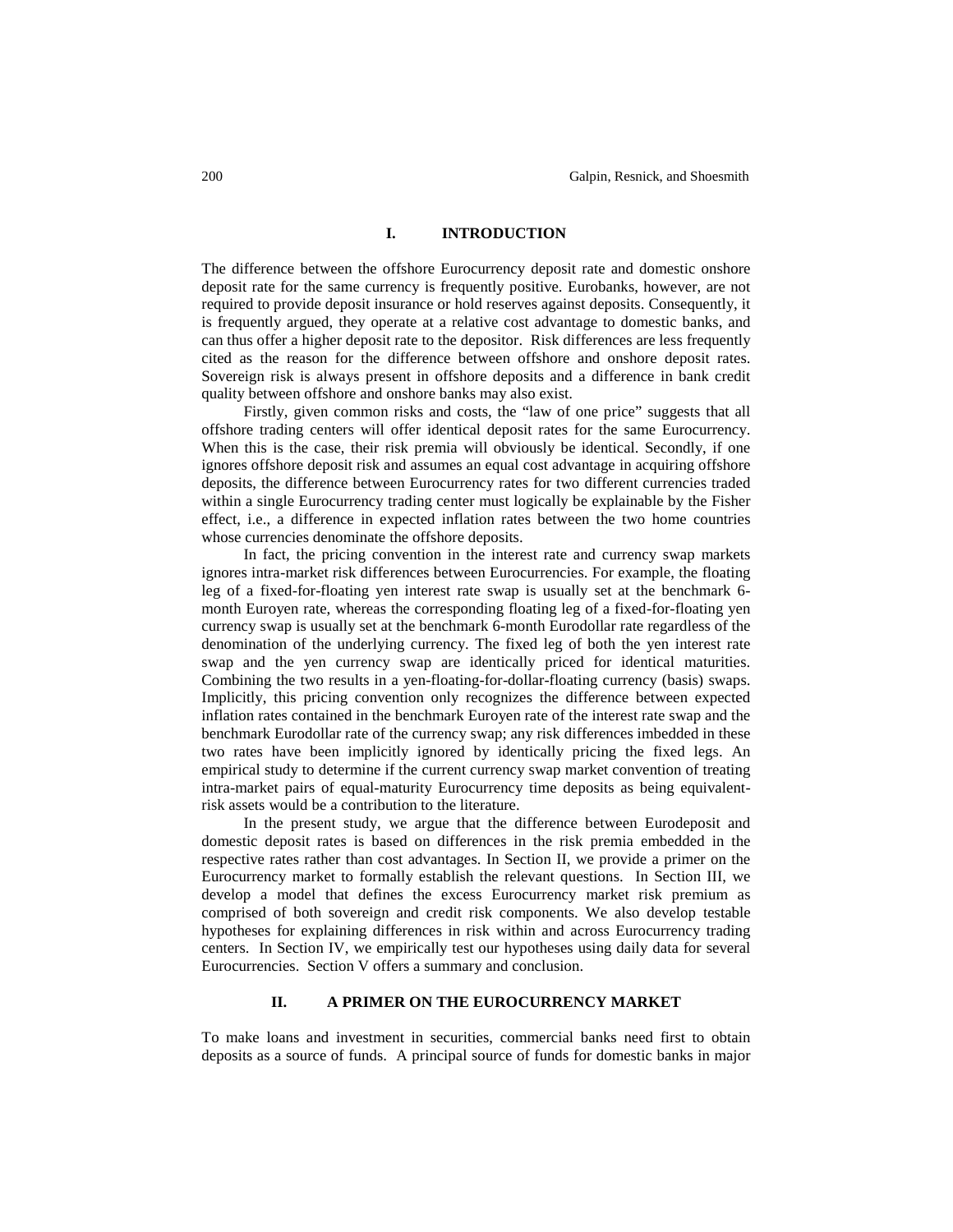banking centers worldwide are negotiable certificates of deposits (CDs). In the U.S., dollar denominated CDs presently account for 19 (27) percent of total resident bank liabilities (deposits). While there is no limit on maximum maturity, CDs typically have maturities less than one year. By comparison, sterling CDs presently account for 6 (7) percent of resident bank liabilities (deposits) in the U.K. In Japan, yen CDs amount to 4 (6) percent of resident bank liabilities (deposits).

International banks seek deposits of foreign currencies in the Eurocurrency market and make loans in foreign currencies. Eurocurrency is a time deposit of money in an international bank in a country technically outside of the jurisdiction of the country that issued the denominating currency. These banks, called Eurobanks, are not always physically located offshore. In the United States, International Bank Facilities (IBF) technically operate as foreign banks for the purpose of accepting foreign currency deposits, including U.S. dollars, from foreign residents and making foreign currency loans to foreign residents, even though they are physically located in the U.S. Moreover, the offshore branch of, say, a U.S. bank, may conduct its Eurocurrency trading in the bank's U.S. offices, and have nothing more than a shell operation offshore.

The size of the Eurocurrency market can be approximated by the amount of external liabilities held by the world's banks. As of December 2006, the Bank for International Settlements (BIS) reported that its group of reporting banks held \$24,175.7 billion in external liabilities. Principal trading centers are London (with 22 percent of external deposits), New York (12 percent), Paris (9 percent), Frankfurt (7 percent), the Cayman Islands (7 percent), Zurich (4 percent), Tokyo (3 percent), and Singapore  $(3 \text{ percent})^1$ . Of the total, \$17,823.6 billion were liabilities to other banks and the remaining \$6,352.1 billion were liabilities to non-banks. As these numbers indicate, the bulk of Eurocurrency trading occurs in the interbank market as banks collect larger sums to make Eurocurrency loans. Additionally, some Eurobanks may borrow in the interbank market and immediately re-lend, the reason being simply to expand the size of their balance sheets or to maintain a market presence for when they do need to obtain loanable funds.

The Eurocurrency market represents the foundation of the international money market. Eurocurrency time deposits have maturities that range from overnight to as long as one year<sup>2</sup>. Typical maturities are 1-month, 3-months, 6-months, and 1-year. Currencies traded in the offshore Eurocurrency market are referred to as Euro\_\_; for example, Japanese yen are Euroyen. As of December 2006, the U.S. dollar accounted for 45 percent of external liabilities, the euro accounted for 32 percent, the pound sterling accounted for 8 percent, and the yen accounted for 3 percent, leaving 12 percent for all other Eurocurrencies.

#### **A. LIBOR, SIBOR, TIBOR**

Eurobanks making a market in Eurocurrencies establish an interbank offer rate (IBOR) at which they will make loans and an interbank bid rate (IBID) at which they will accept deposits. The spread is very small, typically amounting to no more than 1/8 of one percent. Trading occurs throughout the trading day in each Eurocurrency trading center. However, at 11:00 am every trading day in London (11:00 Greenwich Mean Time  $(GMT)$ <sup>3</sup>, the British Bankers Association (BBA) fixes the London Interbank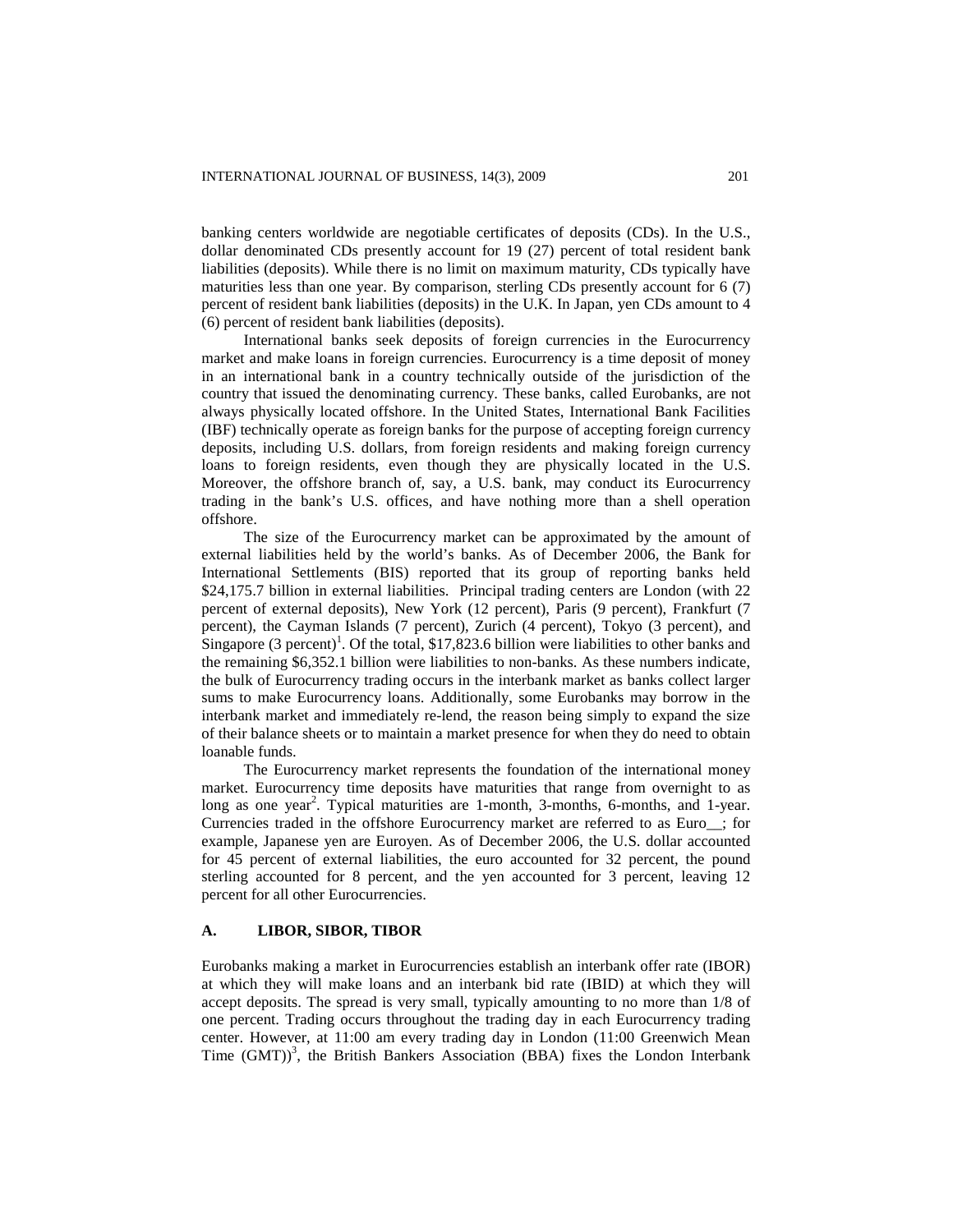Offered Rate (LIBOR) for the sterling, Canadian dollar, euro, U.S. dollar, Australian dollar, yen, Swiss franc, New Zealand dollar, and Danish krone. BBA LIBOR serves as the primary daily benchmark used by banks, securities houses, and investors to fix the cost of borrowing money in the international money, derivatives, and capital markets around the world. The BBA fixes LIBOR for each Eurocurrency it tracks by averaging the middle two quartiles of rates offered to a panel of Eurobanks active in the London Eurocurrency market. At 11:00 am in Tokyo (2:00 GMT), the Japanese Bankers Association (JBA) fixes the Tokyo Interbank Offered Rate (TIBOR) calculated from rates offered by a panel of banks active in the Japanese money market. Through two separate panels the JBA fixes two TIBOR rates for the yen: one for Euroyen, the offshore market, and the other for Japanese yen traded in the domestic, or onshore, interbank market. Similarly, at 11:00 am in Singapore (3:00 GMT), the Association of Banks in Singapore (ABS) fixes SIBOR for Eurodollars. Additionally, at 11:00 am Central European Time  $(10.00 \text{ GMT})^4$ , the European Banking Federation (EBF) fixes EURIBOR, the onshore IBOR for euros traded in the interbank market within the euro zone<sup>5</sup>.

Since there are two sides to each interbank transaction and most Eurocurrency trading is in the interbank market, it is obvious that one bank's offered rate is the other bank's bid rate. Consequently, the IBOR–IBID spread for Eurocurrencies in the interbank market is somewhat of a misnomer. As Dufey and Giddy (1994) note, no one actually pays the spread unless they lend to and borrow from the same bank.

#### **B. Cost Differentials**

Typically, discussions about the competition for deposits between the onshore and offshore money markets note that U.S. domestic deposit rates are lower than comparable maturity Eurodollar deposit rates because domestic time deposits are subject to Federal Reserve Bank reserve requirements and Federal Deposit Insurance Corporation (FDIC) fees and Eurodollar deposits are not. Holding reserves is voluntary for Eurobanks, and while host countries may require deposit insurance on domestic deposits, offshore deposits are unregulated. Consequently, because of these costs, it is argued that domestic banks cannot offer as high of a deposit rate to depositors. Concern with these factors is outdated, however. Since December 1990 reserve requirements on U.S. nonpersonal time deposits has been zero percent<sup>6</sup>. Additionally, FDIC insurance is applicable for only the first \$100,000 of deposits. Formerly, the deposit insurance fee was 1/12 of one percent of the deposit amount. Large denomination domestic time deposits (\$1,000,000 plus) that correspond to the size of trading common in the Eurocurrency interbank market are obtained via negotiable certificates of deposit. Consequently, the impact of deposit insurance on the effective deposit rate on a \$1,000,000 CD was less than one basis point. Moreover, the Federal Deposit Insurance Corporation Improvement Act (FDICIA) of 1992 instructed the FDIC to implement risk-based deposit insurance premia. After introduction of the FDICIA, insured institutions were assessed between 23 and 31 cents per \$100 of deposits as long as the reserve fund was less than the Designated Reserve Ratio (DRR) of 1.25% of insured deposits. The DRR was reached in 1995. As a result, since 1996 about 95 percent of U.S. commercial banks pay nothing for deposit insurance<sup>7</sup>. Thus, cost differences between domestic and Eurodollar deposits can no longer be used to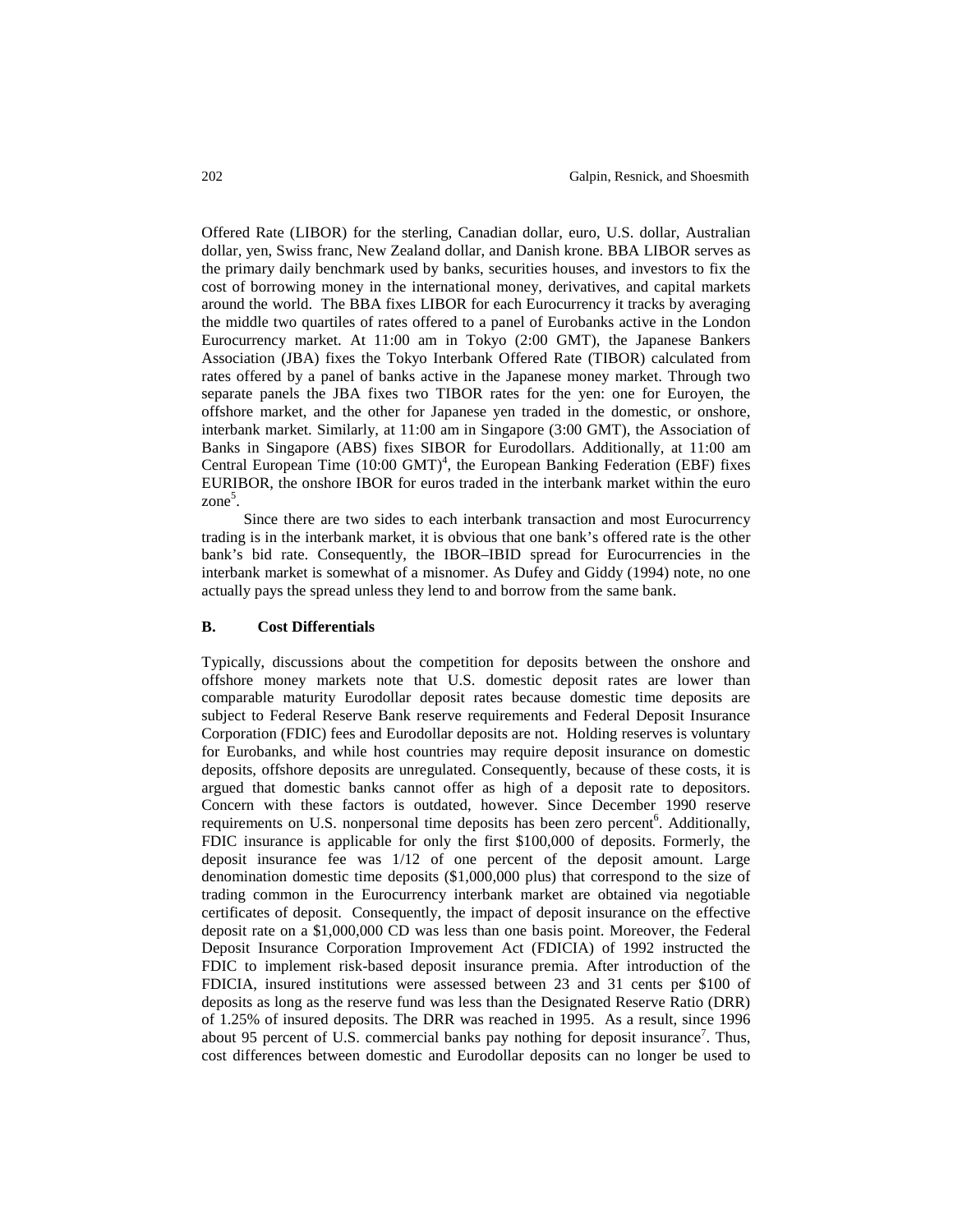explain dollar deposit rate differentials<sup>8</sup>. Any difference must be related to risk differences.

# **C. Sovereign Risk and Credit Risk Differentials**

The risks from dealing in the Eurocurrency market are different from the domestic market for bank deposits. Eurocurrency deposits always involve a foreign jurisdiction. In the creation of Eurocurrency, the underlying currency never leaves the onshore banking system. For example, Eurodollar deposits, regardless of the location of the Eurobank, involve the U.S. banking system as the location of the underlying dollar deposit. On the maturity date of a Eurodollar time deposit, an international transaction takes place transferring ownership of a deposit of dollars in the U.S banking system from the offshore bank to the depositor. In receiving payment, the Eurodollar depositor is subject to the actions of both the governmental body holding jurisdiction over the offshore bank and the U.S. government, which has the authority to restrict nonresident convertibility. This even applies to IBFs physically located in the United States. Consequently, Eurobanks must offer a premium over domestic rates; otherwise depositors would not bear the sovereign risks of the country in whose jurisdiction the Eurobank operates or the transfer risk of the country whose currency denominates the deposit<sup>9</sup>. Additionally, not all Eurobanks have the same degree of creditworthiness. Less creditworthy Eurobanks in any Eurocurrency trading center would be expected to have to pay more for Eurocurrency deposits<sup>10</sup>.

The focus of this study is to analytically define and empirically examine the nature of the Eurocurrency risk premium. In the remainder of this paper we concentrate on answering two questions. 1) Is the risk premium contained in Eurocurrency rates different from one Eurocurrency trading center to another for the same Eurocurrency? 2) Is the risk premium contained in Eurocurrency rates different for different Eurocurrencies within a single Eurocurrency trading center?

## **III. METHODOLOGY**

Of initial interest is whether there is a risk premium in the Eurocurrency market in excess of the risk premium contained in the domestic rate. The interbank offered rate for Eurocurrency i can be stated as:

$$
IBOR_i = RP_{IBOR,i} + C_{IBOR,i} + \rho_i + \pi_i
$$
 (1)

where  $RP_{IBOR,i}$  denotes the overall Eurocurrency market risk premium associated with sovereign and bank credit risks,  $C_{IBOR,i}$  is the cost of acquiring the deposit,  $\rho_i$  is the expected real rate of return for currency i, and  $\pi$  is the expected inflation rate in currency i. Equation (1) is the well-known Fisher equation with the addition of a risk and a cost term.<sup>11</sup> Similarly, we use the large CD rate with a term-to-maturity equal to the Eurocurrency time deposit as representative of the most competitive domestic deposit rate for currency i:

$$
CD_i = RPCD,i + CCD,i + \rho_i + \pi_i
$$
 (2)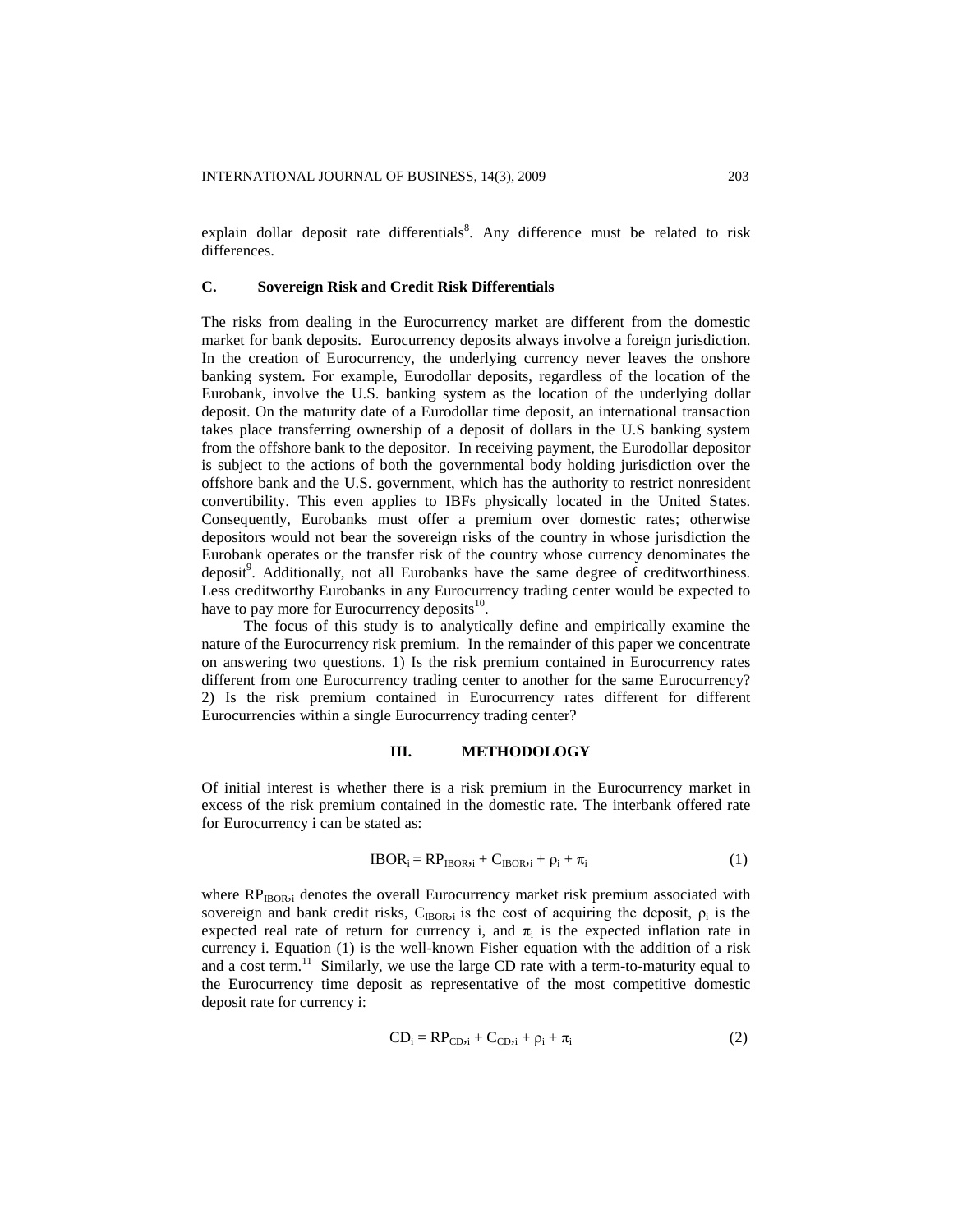where  $RP<sub>Chi</sub>$  represents the bank credit risk premium in the domestic CD market and  $C_{CD,i}$  represents the sum of the cost of deposit acquisition, reserve requirements, and deposit insurance fees. The expected real rate  $\rho_i$  and expected inflation premium  $\pi_i$  will be the same in the Eurocurrency market and domestic money market for currency i. The difference between the two rates:

$$
IBORi - CDi = (RPIBOR,i - RPCD,i) + (CIBOR,i - CCD,i)
$$
\n(3)

is equal to the difference in risk premia and cost differences. The term  $(RP_{IBOR,i} RP_{CD,i}$ ) represents the sum of the sovereign risk premium component of the Eurocurrency deposit rate and the difference in credit risk premia between the Eurobank deposit and the domestic bank deposit rates. The term  $(C_{IBOR,i} - C_{CD,i})$  should be close to zero because there are no longer any significant opportunity or direct costs associated with reserve requirements and deposit insurance fees of the banking systems covered in this study. Hence, because the effects of the expected real rate and the expected inflation rate on the two deposit rates cancel via the differencing, equation (3) represents the excess risk premium of the Eurodollar deposit relative to the risk premium of the domestic deposit. For most Eurocurrencies, we expect  $(RP_{IBOR,i} RP_{CD,i}$ ) to be positive. A negative value would indicate a domestic credit risk premium that exceeds the sum of the sovereign risk and credit risk premia in the Eurocurrency market for currency i.

#### **A. Inter-Market Risk Premium-Testable Hypothesis**

The interesting inter-market question is whether there is a single Eurocurrency rate regardless of where trading takes place. Consider two Eurocurrency trading centers that trade the same Eurocurrency. The market may perceive that the sovereign risk of one host country exceeds that of the other. Additionally, the credit risk of the Eurobanks in one trading center may exceed that of the banks in the other. As an example, consider the Eurocurrency trading centers of Tokyo and London, which both trade the Euroyen. Using equation (3), the inter-market difference in sovereign/credit risk premia can be stated as:

$$
(EY TIBOR - \text{Y} CD) - (\text{Y LIBOR} - \text{Y} CD)
$$
\n
$$
\tag{4a}
$$

$$
= (RPEY TIBOR - RP¥ CD) - (RP¥ LIBOR - RP¥ CD)
$$
 (4b)

$$
= (EY TIBOR - \text{Y LIBOR}) \tag{4c}
$$

$$
= (RPEY TIBOR - RP¥ LIBOR). \t(4d)
$$

If there is a single Eurocurrency rate, the logical null hypothesis is that the inter-market difference expressed by equation (4a) is zero<sup>12</sup>. Covrig, Low, and Melvin (2004) test for a difference in the  $EY TIBOR - Y LIBOR$  spread. Over sub-periods of their sample they find a positive difference known as the "Japan premium" which they attribute to the greater credit risk of the primarily Japanese Eurobanks in the EY TIBOR market compared to the multinational Eurobanks in the ¥ LIBOR market. Equation (4d) suggests that the Japan premium might be due to the combined difference in sovereign risk between Japan and the UK and the difference in credit risk between the Eurobanks dealing in the TIBOR and LIBOR interbank markets.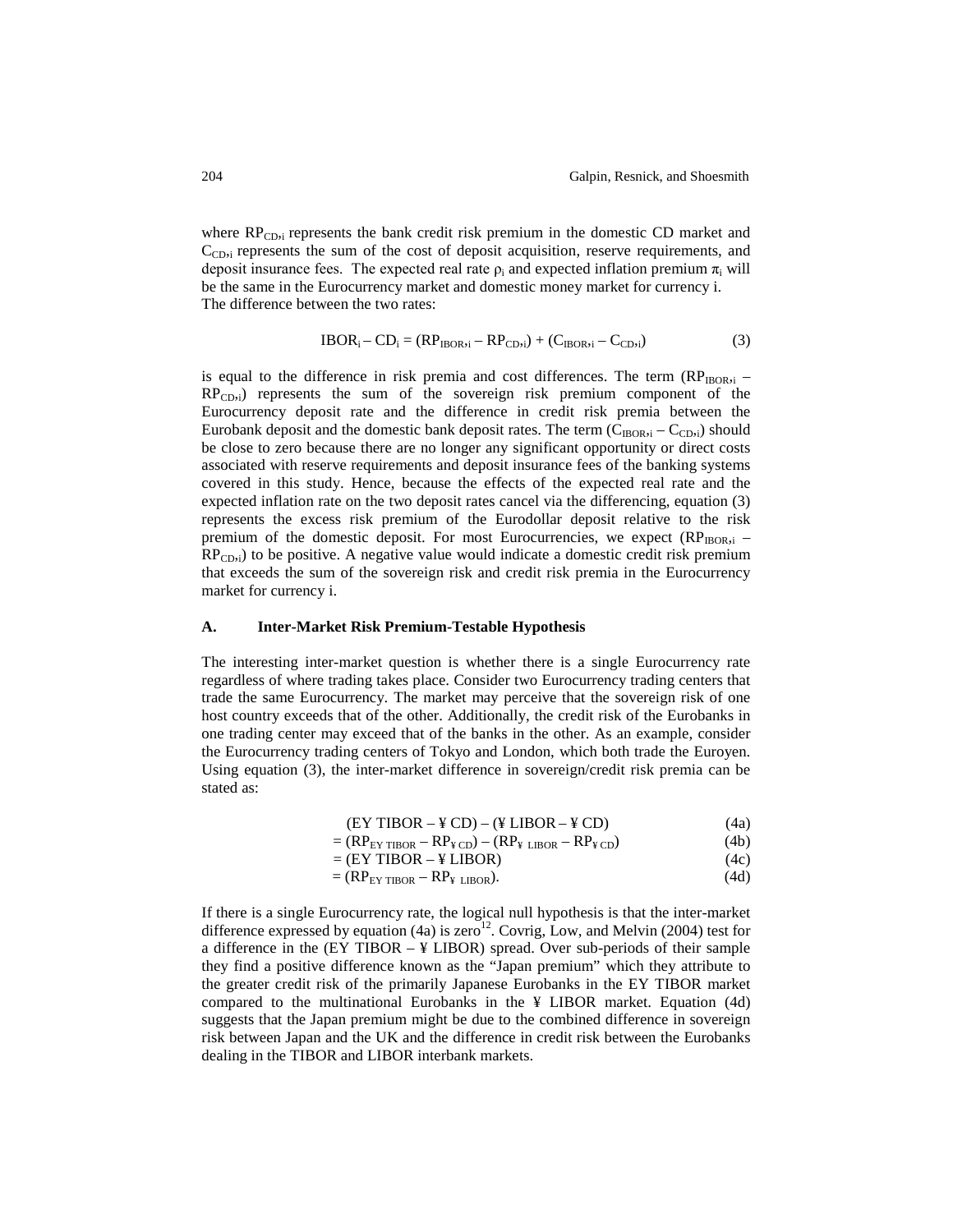A regression model for testing whether there is a difference between an intermarket pair of Eurocurrency risk premia that is consistent with equation (4a) is:

$$
(EY TIBOR - \frac{2}{3} CD) = \beta_0 + \beta_1 (\frac{2}{3} LIBOR - \frac{2}{3} CD) + e_{EY TIBOR}
$$
 (5)

The appropriate joint hypothesis is  $\beta_0=0$  and  $\beta_1=1$ . An individual estimate of  $\beta_0$ significantly different from zero suggests that there is a structural difference between the inter-market pair of sovereign/credit risk premia. An individual estimate of  $\beta_1$ significantly different from unity suggests a lack of accord, or harmonization, between the two risk premia.

From equations (4a) and (4d):

$$
(EY TIBOR - \text{# CD}) = (\text{# LIBOR} - \text{# CD}) + (RP_{EY TIBOR} - RP_{\text{# LIBOR}})
$$
(6)

Based on this reformulation, regression equation (5) can be re-specified to include additional terms designed to show the impact of sovereign and/or bank credit differences. This allows for a more detailed examination of the inter-market difference in risk premia in the Eurocurrency market. The re-specification is:

$$
(EY TIBOR - \text{Y } CD) = \beta_0 + \beta_1 (\text{Y } LIBOR - \text{Y } CD) + \beta_2 (SovPI_{UK} - SovPI_{Japan})
$$
  
+  $\beta_3 (EurBk_{EY TIBOR} - EurBk_{Y LIBOR}) + e_{EY TIBOR}$  (7)

where SovPI denotes the value of the price index on sovereign bonds from the UK and Japan denominated in a common currency and EurBk is an index measure of Eurobank credit risk.

Ideally, transactions data would be best for empirically testing equation (7). However, as Michaud and Upper (2008, p. 48) recently note, "time series on the rates paid by individual banks…are notoriously hard to obtain… because the interbank market is organized on a bilateral basis, where only the two parties…know the precise terms." Consequently, we use, as do they, the published daily fixings of interbank rates: BBA LIBOR, JBA TIBOR, ABS SIBOR, and EBF EURIBOR. Knowledge of the bank membership of the respective BBA LIBOR, JBA TIBOR, ABS SIBOR, and EBF EURIBOR bank panels allow for a distinct matching of the banks in the panel and their corresponding Moody's credit rating on a particular date. Thus, equation (7) can be tested for an inter-market currency pair by constructing, as we do for each Eurocurrency rate, a time series of LIBOR, TIBOR, SIBOR, EURIBOR rates that is matched on each date with the bank panel's average Moody's credit rating of member banks. The appendix discusses this aspect of our methodology in depth.

The value of SovPI decreases as sovereign yields increase. Consequently, an increase in the yields on Japanese government bonds relative to UK government bonds results in an increase in the value  $(SovPI_{UK} - SovPI_{Japan})$ . When  $SovPI_{UK}$  and  $SovPI_{Japan}$ are denominated in a common currency, a change in their difference represents a relative change in sovereign risk between the UK and Japan as reflected in a relative change in the sovereign debt yields of the two countries after currency effects have been removed. Consistent with the null hypothesis for equations (4a), we expect both  $β_2$  and  $β_3$  to be insignificantly different from zero. Given an increasing (SovPI<sub>UK</sub> – SovPI<sub>Japan</sub>) differential, a statistically significantly positive estimate of  $\beta_2$  would be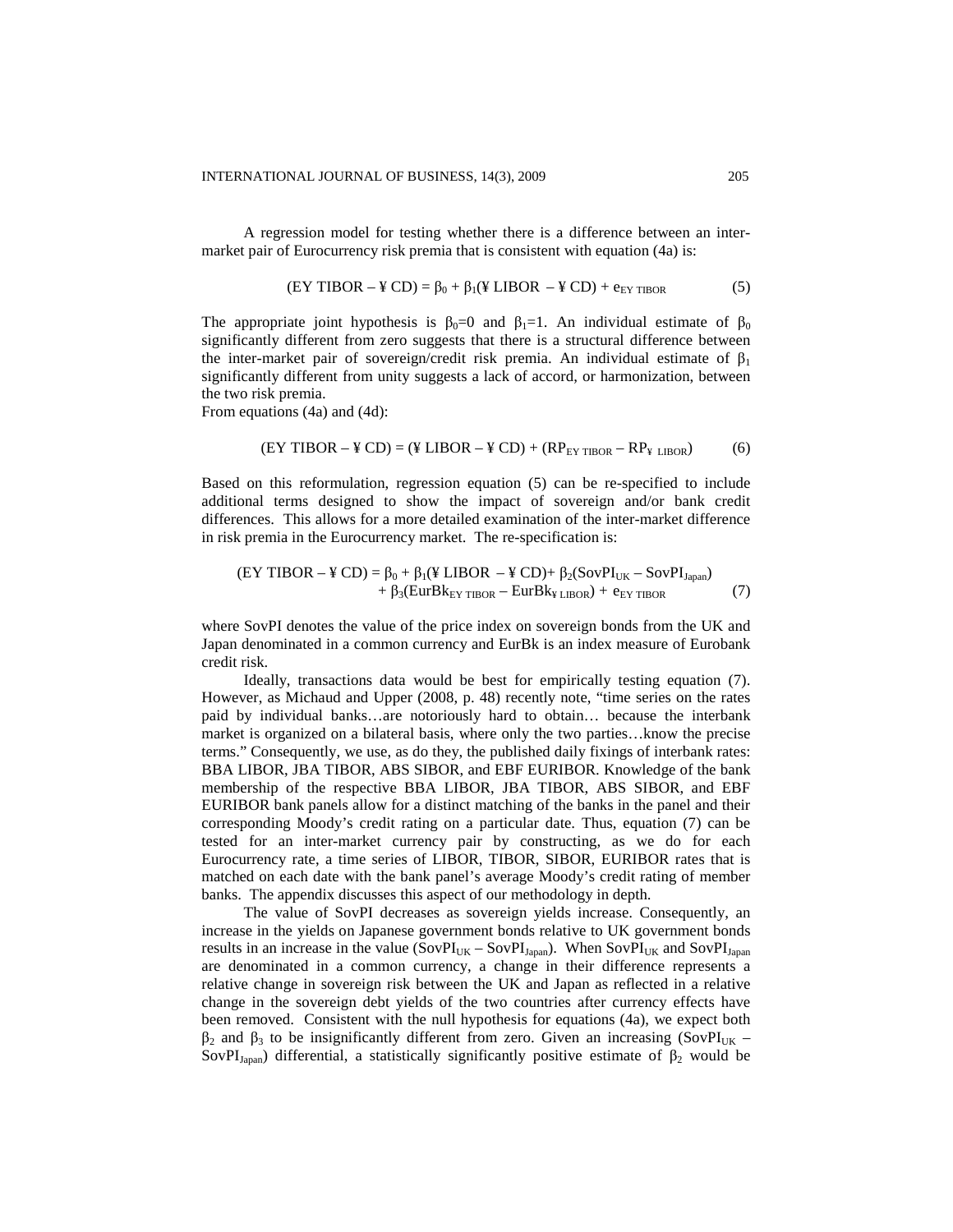evidence of a larger sovereign risk premium contained in the EY TIBOR rate than in the ¥ LIBOR rate.

We construct an index measure of Eurobank credit risk EurBk for the sets of Eurobanks dealing in the JBA EY TIBOR and BBA ¥ LIBOR Eurocurrency markets. (The appendix offers an example of how we construct an index measure of bank credit risk using Moody's credit ratings.) Given an increasing (EurBk<sub>EY TIBOR</sub> – EurBk<sub>¥ LIBOR</sub>) spread, a statistically significantly positive estimate of  $\beta_3$  would be indicative of a Japan premium. In conducting our empirical tests with equation (7), we first orthogonalize all explanatory variables to remove the effect of any multicollinearity among the variables.

## **B. Intra-Market Risk Premium-Testable Hypothesis**

The interesting intra-market question is whether the risk premium contained in Eurocurrency rates for different currencies is the same. For a specific Eurocurrency trading center where multiple Eurocurrencies are traded, a difference in the excess risk premia can exist from one Eurocurrency to the other depending upon the countries issuing the underlying currencies and the market's perceptions of their relative risks. For example, for the London Eurocurrency market and BBA LIBOR, the intra-market difference between sovereign/credit risk premia for Eurocurrencies i and j can be expressed as:

$$
(LIBORi - CDi) - (LIBORj - CDj)
$$
 (8a)

$$
= (RPLIBOR,i - RPCD,i) - (RPLIBOR,j - RPCD,j)
$$
 (8b)

$$
= (RPLIBOR,i - RPLIBOR,j) - (RPCD,i - RPCD,j)
$$
 (8c)

The term  $(RP_{\text{LIBOR},i} - RP_{\text{LIBOR},i})$  in equation (8c) represents the difference in sovereign risk premia between the countries issuing underlying currencies i and j plus the difference in the aggregate credit risk premia between the sets of Eurobanks trading Eurocurrencies i and  $j<sup>13</sup>$ . The credit risk between the sets of Eurobanks may be different, even though the banks trade in the same Eurocurrency trading center, if Eurobanks of different credit quality comprise each BBA LIBOR panel<sup>14</sup>. The term  $(RP_{CD,i} - RP_{CD,i})$  in equation (8c) represents the difference in credit risk premia between the sets of banks acquiring deposits in domestic markets i and j. If the risk premium contained in Eurocurrency rates for different currencies is the same, the logical null hypothesis is that the difference expressed by equation (8a) is zero. Consequently, we expect the two terms in equation (8c) to have the same absolute magnitude.

A regression model for testing whether there is a difference between an intramarket pair of Eurocurrency risk premia that is consistent with equation (8a) is:

$$
(LIBORi - CDi) = \gamma_0 + \gamma_1 (LIBORj - CDj) + ei
$$
\n(9)

The appropriate joint hypothesis is  $\gamma_0=0$  and  $\gamma_1=1$ . An individual estimate of  $\gamma_0$ significantly different from zero suggests that there is a structural difference between the intra-market pair of sovereign/credit risk premia. An individual estimate of  $\gamma_1$ significantly different from unity suggests a lack of accord, or harmonization, between the two risk premia.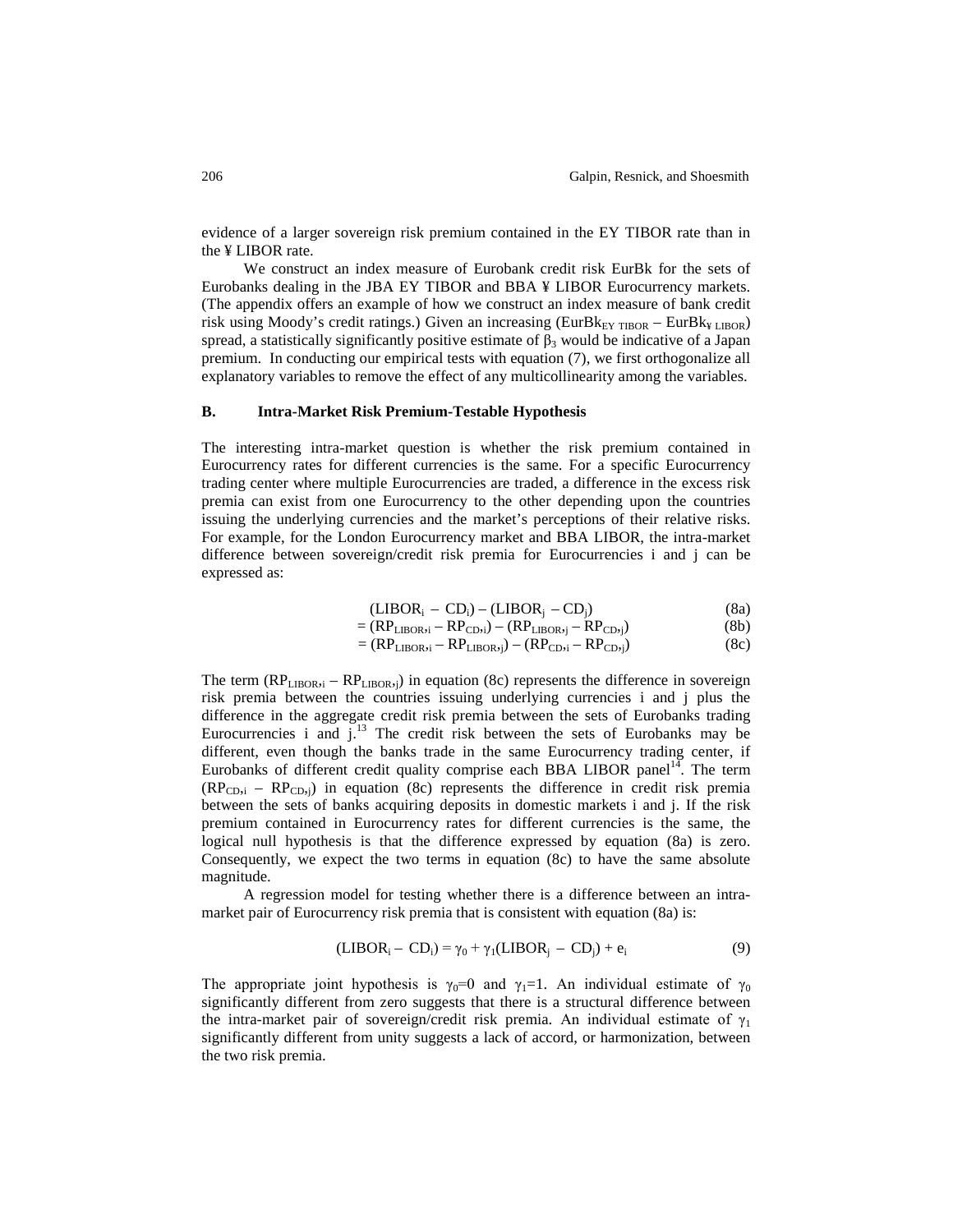From equations (8a) and (8c):

$$
(\mathbf{LIBOR}_{i} - \mathbf{CD}_{i}) = (\mathbf{LIBOR}_{j} - \mathbf{CD}_{j}) + (\mathbf{RP}_{\mathbf{LIBOR}i} - \mathbf{RP}_{\mathbf{LIBOR}i})
$$

$$
- (\mathbf{RP}_{\mathbf{CD}i} - \mathbf{RP}_{\mathbf{CD}j})
$$
(10)

Based on this reformulation, intra-market regression equation (9) can be re-specified to include additional terms designed to show the impact of sovereign and/or bank credit differences on any observed difference in excess risk premia. The re-specification is:

$$
(LIBORi - CDi) = \gamma_0 + \gamma_1(LIBORj - CDj) + \gamma_2(SovPIj - SovPIi) + \gamma_3(EurBkLIBOR,i - EurBkLIBOR,j) + \gamma_4(DomBki - DomBkj) + ei
$$
 (11)

where SovPI denotes the price index on sovereign bonds from countries denominating Eurocurrencies j and i expressed in numeraire currency j, EurBk is an index measure of bank credit risk for the sets of Eurobanks trading Eurocurrencies i and j, and DomBk is an index measure of bank credit risk for the sets of domestic banks dealing in the CD markets in countries i and j. The  $\gamma_4$  term recognizes that CD rates i and j are determined in two domestic markets.

The value of SovPI decreases as sovereign yields increase. Consequently, an increase in the yields on government bonds issued by country i relative to government bonds issued by country j results in an increase in the value  $(SovPI_i - SovPI_i)$ . When  $SovPI<sub>i</sub>$  and  $SovPI<sub>i</sub>$  are both denominated in currency j, a change in their difference represents a relative change in sovereign risk between Country j and Country i as reflected in a relative change in the sovereign debt yields of the two countries after currency effects have been removed. The null hypothesis for equation (8a) would predict  $\gamma_2$ ,  $\gamma_3$  and  $\gamma_4$  to be insignificantly different from zero. Recall that for the null hypothesis to hold, the two terms in equation (8c) must have the same absolute magnitude. Consequently, if the estimates of  $\gamma_2$  and/or  $\gamma_3$  are found to be significantly positive (negative), it would not be unusual to find the estimate of  $\gamma_4$  to be significantly negative (positive). Prior to conducting our empirical tests with equation (11), we orthogonalize all explanatory variables to remove the effect of any multicollinearity among the variables.

## **IV. EMPIRICAL RESULTS**

#### **A. Data**

Much of our data are from DataStream. We are able to obtain 1- and 3-month dollar, euro, sterling, and yen BBA LIBOR, dollar ABS SIBOR rates, and EBF EURIBOR rates. Additionally, we are able to obtain 1- and 3-month Euroyen (EY) and Japanese yen (JY) JBA TIBOR rates. We also obtained corresponding certificate of deposit offer rates for the yen. For the dollar we have secondary market middle CD rates from the St. Louis Fed website. For the sterling we obtained CD rates from the Bank of England website. By necessity we use 1- and 3-month euro commercial paper rates because a well-developed euro CD market does not exist. DataStream's data entry for financial market holidays when the market is closed is the previous day's market price. In conducting our empirical tests, we eliminated these stale prices. If a holiday occurred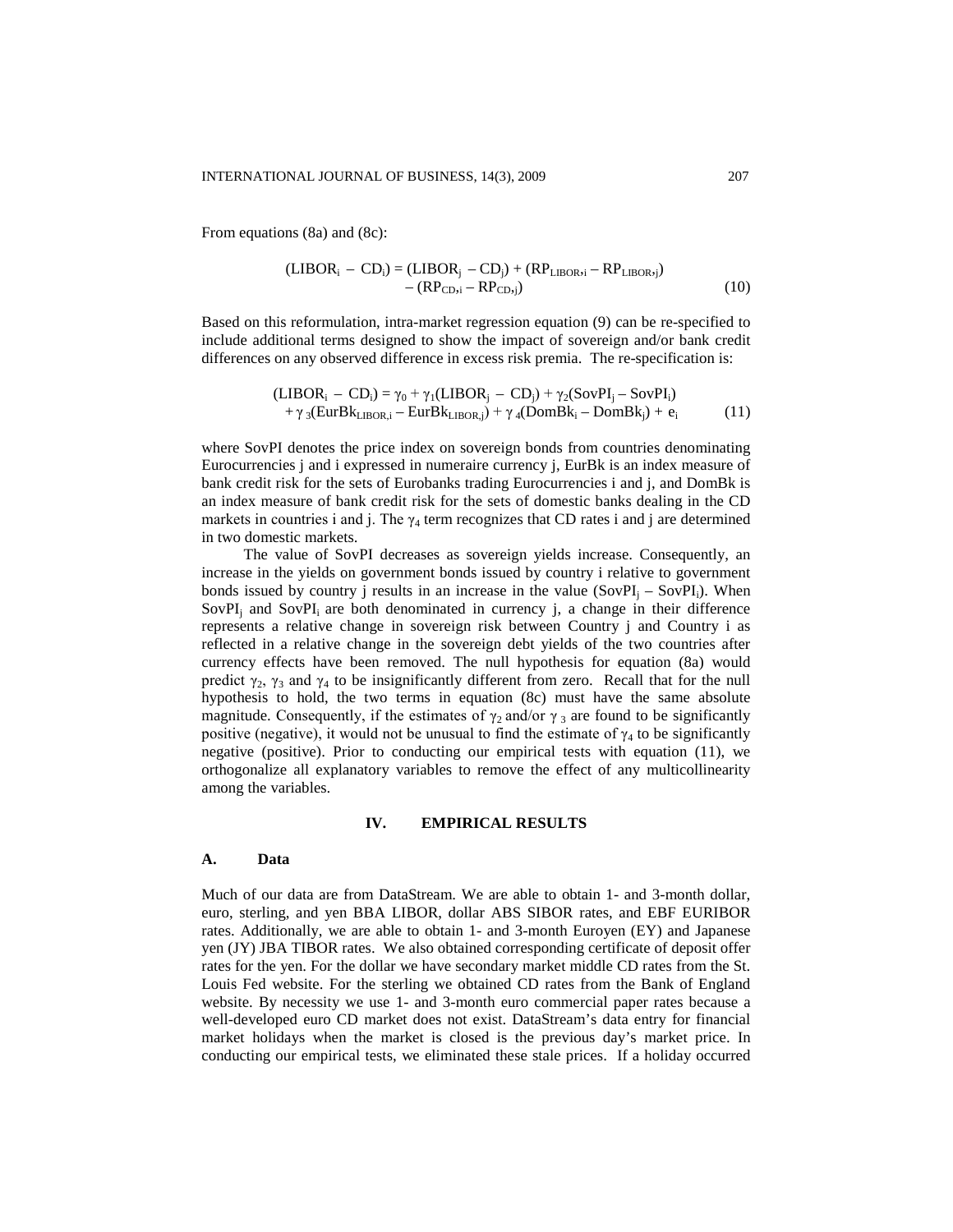in any market that resulted in a market closing, we eliminated data items across all other markets because a matched data pair would not exist.

Bartram and Karolyi (2006) document that the introduction of the euro common currency leads to lower market risk exposures in and outside of Europe. Our sample is free from any complicating effects from the introduction of the euro on January 1, 1999. Most of our empirical tests are conducted using data from May 8, 2000 through April 30, 2007, for which we have a complete time series for all data items except euro commercial paper for which our time series begins February 4, 2003. We note that our study period purposely terminates prior to the third quarter of 2007, the commonly accepted beginning of the ongoing subprime credit crisis. As The Wall Street Journal has reported in several articles, since the credit crisis began in the summer of 2007, Eurobanks have been accused of and have been shown to understate the Eurocurrency rates they report to the British Bankers Association for the official LIBOR fixing because they are trying to hide their weakened financial condition and, subsequently, the true rates that they have to pay to borrow in the interbank market. Thus, it would not be meaningful to study Eurocurrency risk premia using data from the credit crisis because they are not functioning normally and true market rates are not being reported $^{15}$ .

# **B. Descriptive Statistics**

Table 1 presents descriptive statistics for each of the Eurocurrency rate time series and from testing the excess risk premium of equation (3) for each Eurocurrency. Specifically, the table presents sample means, standard deviations, minimum and maximum values, and t-statistics from testing whether the mean rates are statistically significantly different from zero. Initial examination of the table shows that the tstatistics for all Eurocurrencies are large and significant for both 1-month and 3-month maturities. Since the deepest market is for 3-month maturities, we concentrate our discussion there.

Panel A shows that the \$ LIBOR market risk premium exceeds the domestic \$ CD risk premium by an average of almost 6 basis points (bps) over our study period. The \$ SIBOR excess risk premium is slightly larger. Panel B presents the results for the  $\epsilon$  LIBOR and EURIBOR markets. The table shows that the 3-month  $\epsilon$  LIBOR market risk premium exceeds the  $\epsilon$  CP risk premium by an average of almost 2 bps. A slightly larger risk premium exists in the euro zone EURIBOR market. Panel C shows that the 3-month Eurosterling risk premium is slightly greater than  $7 \text{ bps}^{16}$ .

Panel D presents the results for ¥ LIBOR, EY TIBOR, and JY TIBOR. Examination of the panel shows that the 3-month  $\angle$  CD rate exceeds the 3-month  $\angle$ LIBOR rate by an average of almost 9 bps. This indicates that over our study period, yen depositors found the credit risk of domestic Japanese banks to be greater than the combined sovereign risk and bank credit risk in the London Euroyen market. This is a result of ongoing domestic banking problems in Japan $17$ . Panel D also shows that the 3month ¥ CD rate exceeds the 3-month EY TIBOR rate by an average of more than 7 bps and the JY TIBOR rate by about the same. More will be said about these latter two markets in subsequent discussion.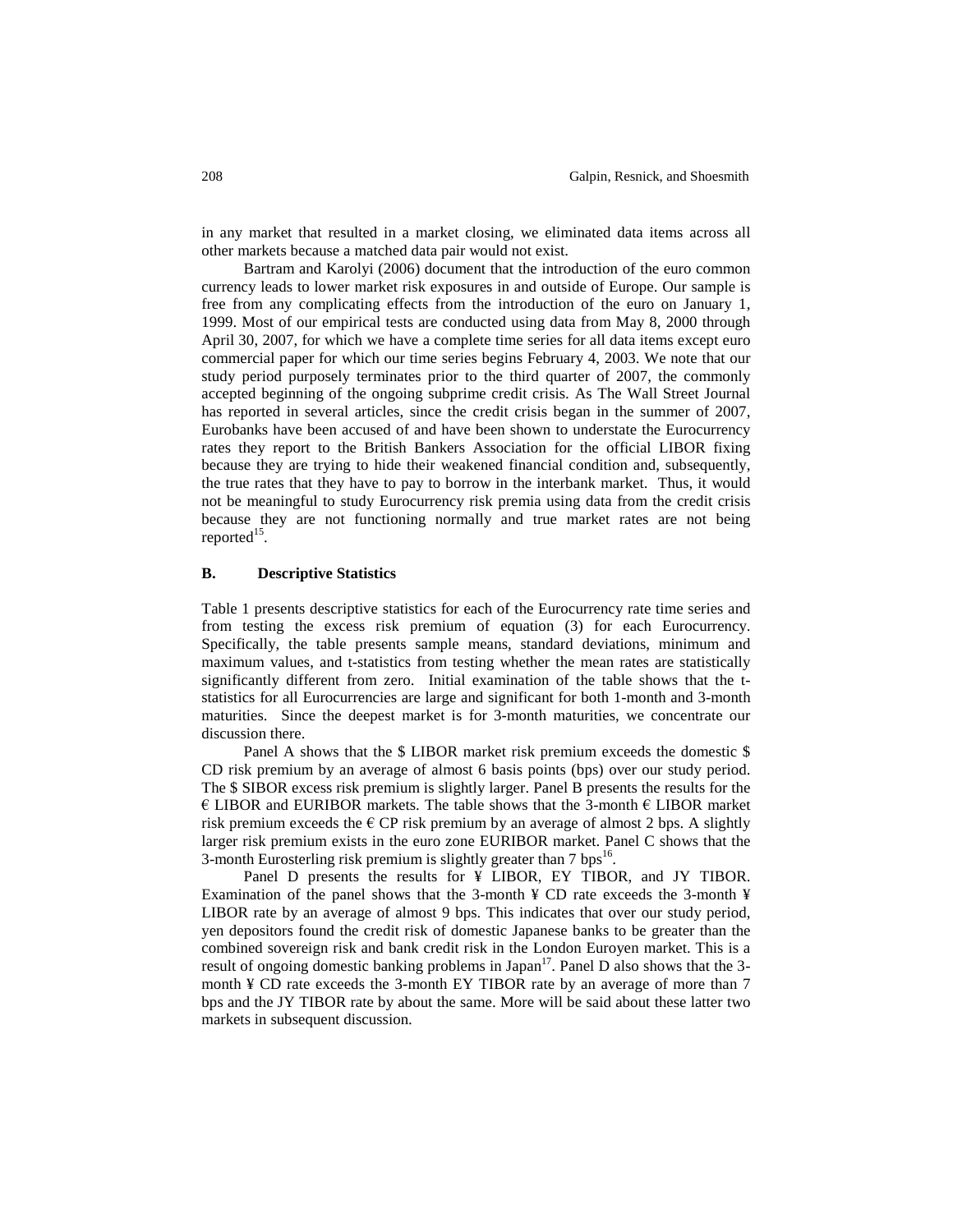|                               | Mean     | Standard  | Minimum   | Maximum  | t-statistic |
|-------------------------------|----------|-----------|-----------|----------|-------------|
|                               |          | Deviation |           |          |             |
| A. Dollar                     |          |           |           |          |             |
| 1-mth LIBOR                   | 3.2200   | 1.8008    | 1.0148    | 6.5987   | 73.14       |
| 1-mth LIBOR $-$ \$ CD         | .0469    | .0202     | $-.0035$  | .4962    | 95.01       |
| 3-mth LIBOR                   | 3.2767   | 1.8041    | .9950     | 6.6431   | 74.29       |
| $3-$ mth LIBOR $-$ \$ CD      | .0592    | .0230     | $-.0374$  | .3991    | 105.03      |
| 1-mth SIBOR                   | 3.2238   | 1.8015    | 1.0148    | 6.5788   | 73.20       |
| 1-mth $SIBOR - $CD$           | .0507    | .0215     | .0000     | .4867    | 96.64       |
| 3-mth SIBOR                   | 3.2804   | 1.8034    | .9950     | 6.6349   | 74.40       |
| $3-$ mth SIBOR $-$ \$ CD      | .0628    | .0239     | $-0.0588$ | .3919    | 107.39      |
| <b>B.</b> Euro                |          |           |           |          |             |
| 1-mth LIBOR                   | 2.4473   | .5322     | 1.9945    | 3.7945   | 147.15      |
| 1-mth LIBOR $- \in CP$        | .0163    | .0080     | $-0.0147$ | .0538    | 65.20       |
| 3-mth LIBOR                   | 2.4999   | .5687     | 1.9364    | 3.9409   | 140.67      |
| 3-mth LIBOR $- \in CP$        | .0171    | .0085     | $-.0078$  | .0439    | 64.52       |
| 1-mth EURIBOR                 | 2.4471   | .5316     | 1.9960    | 3.7922   | 147.31      |
| 1-mth EURIBOR $- \epsilon$ CP | .0162    | .0087     | $-0.0164$ | .0675    | 59.68       |
| 3-mth EURIBOR                 | 2.5005   | .5680     | 1.9381    | 3.9384   | 140.86      |
| 3-mth EURIBOR $-\epsilon$ CP  | .0177    | .0094     | $-.0058$  | .0614    | 60.12       |
| C. Sterling                   |          |           |           |          |             |
| 1-mth LIBOR                   | 4.4935   | .6758     | 3.2376    | 5.9477   | 271.98      |
| 1-mth LIBOR $- ECD$           | .0648    | .0599     | $-.1800$  | .3151    | 44.26       |
| 3-mth LIBOR                   | 4.5466   | .6862     | 3.2901    | 6.0725   | 270.99      |
| 3-mth LIBOR $- E$ CD          | .0709    | .0264     | $-.0846$  | .2369    | 109.87      |
| D. Yen                        |          |           |           |          |             |
| 1-mth LIBOR                   | .1376    | .1731     | .0362     | 1.0235   | 32.49       |
| 1-mth $LIBOR - YCD$           | $-.0785$ | .0401     | $-.2480$  | .2516    | $-80.03$    |
| 3-mth LIBOR                   | .1628    | .1822     | .0455     | .7205    | 36.55       |
| $3-$ mth LIBOR $-$ ¥ CD       | $-.0885$ | .0352     | $-.1928$  | $-.0044$ | $-102.81$   |
| 1-mth EY TIBOR                | .1449    | .1580     | .0515     | .9575    | 37.52       |
| 1-mth $EY$ TIBOR $-$ ¥ CD     | $-.0711$ | .0360     | $-.2448$  | .0710    | $-80.67$    |
| 3-mth EY TIBOR                | .1811    | .1727     | .0608     | .6698    | 42.89       |
| 3-mth EY TIBOR - ¥ CD         | $-.0702$ | .0309     | $-1676$   | $-.0038$ | $-92.98$    |
| 1-mth JY TIBOR                | .1439    | .1563     | .0516     | .9438    | 37.67       |
| 1-mth JY TIBOR $-$ ¥ CD       | $-.0707$ | .0362     | $-.2473$  | .0522    | $-81.38$    |
| 3-mth JY TIBOR                | .1801    | .1713     | .0599     | .6649    | 43.00       |
| 3-mth JY TIBOR $-$ ¥ CD       | $-.0712$ | .0314     | $-.1742$  | $-.0027$ | $-92.76$    |

**Table 1** Eurocurrency descriptive statistics<sup>a</sup>

<sup>a</sup>This table presents descriptive statistics for each of the Eurocurrency rate time series and from testing the excess risk premium of equation (3) for each Eurocurrency. The table provides means of annualized percentage rates, standard deviations, minimum and maximum values, and t-statistics from testing whether the means are significantly different from zero. Panels A, C, and D cover the period 05:08:00-04:30:07; Panel B covers the period 02:04:03-04:30:07.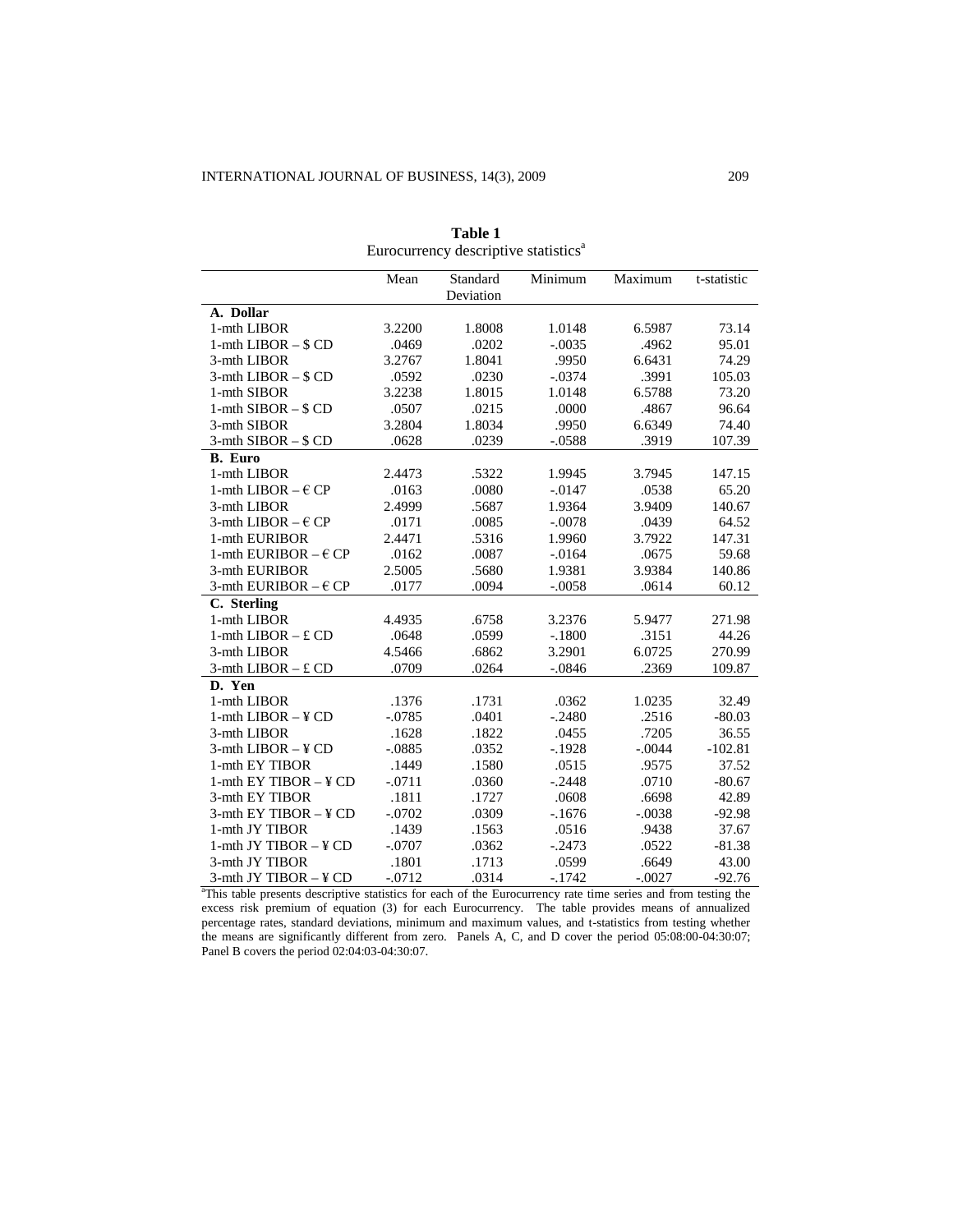We estimate SovPI as the natural log of the JP Morgan Government Bond Price Index denominated in dollars for Japan, Singapore, the UK, and the U.S. For the euro zone, we average the price indices for Belgium, France, Germany, Italy, the Netherlands, and Spain. The JP Morgan Government Bond Price Index is widely recognized as the premier sovereign debt price index. The value of each price index is set equal to 100 for all countries on May 8, 2000.

Table 2 presents descriptive statistics for the EurBk and DomBk variables in regression equations (7) and/or (9). The table is structured in a similar format to Table 1. EurBk is the average of the Moody's ratings for the Eurobanks comprising the various BBA LIBOR panels, the JBA EY TIBOR panel, the ABS SIBOR panel, where Moody's rating Aaa is assigned an index number of 1, Aa = 2, A = 3, Baa = 4, etc. Consequently, a lower credit quality is associated with a larger Moody's index value. The time series of changes in BBA LIBOR panel membership are available on the BBA website. Changes in JBA TIBOR panel membership and ABS SIBOR panel membership were obtained through direct correspondence with the JBA and ABS. Moody's ratings are obtained from various issues of the annual Euromoney "Bank Atlas".<sup>18</sup> DomBk is the average of the Moody's ratings for all the domestic banks in the JY TIBOR panel, the largest national domestic banks in Japan, the UK, the U.S., the euro zone, and in the EURIBOR panel.<sup>19</sup>

| EurBk and DomBk descriptive statistics <sup>a</sup> |        |                           |         |         |  |
|-----------------------------------------------------|--------|---------------------------|---------|---------|--|
|                                                     | Mean   | <b>Standard Deviation</b> | Minimum | Maximum |  |
| A. EurBk                                            |        |                           |         |         |  |
| $E$ LIBOR                                           | 2.0244 | .0619                     | 1.9375  | 2.1875  |  |
| ¥ LIBOR                                             | 2.2777 | .0899                     | 2.1875  | 2.4375  |  |
| £ LIBOR                                             | 1.9369 | .0487                     | 1.8750  | 2.0000  |  |
| \$ LIBOR                                            | 2.0524 | .0410                     | 2.0000  | 2.1250  |  |
| \$ SIBOR                                            | 2.1850 | .0556                     | 2.1538  | 2.3125  |  |
| <b>EY TIBOR</b>                                     | 3.0700 | .1097                     | 2.8462  | 3.2000  |  |
| <b>B.</b> DomBk                                     |        |                           |         |         |  |
| Euro Zone                                           | 2.0966 | .0675                     | 1.9400  | 2.1500  |  |
| <b>EURIBOR</b>                                      | 2.0966 | .0675                     | 1.9400  | 2.1500  |  |
| Japan                                               | 3.2425 | .1286                     | 3.0000  | 3.4000  |  |
| <b>JY TIBOR</b>                                     | 3.2425 | .1286                     | 3.0000  | 3.4000  |  |
| United Kingdom                                      | 2.0278 | .2048                     | 1.8000  | 2.3000  |  |
| <b>United States</b>                                | 2.1293 | .1029                     | 2.0000  | 2.3000  |  |

**Table 2**

<sup>a</sup>This table presents descriptive statistics on the explanatory variables EurBk and DomBk in regression equations (7) or (11). The table provides means, standard deviations, minimum and maximum values. EurBk is the average of the Moody's ratings for the Eurobanks comprising the various BBA LIBOR panels, the JBA EY TIBOR panel, and the ABS SIBOR panel, where Moody's rating Aaa is assigned an index number of 1,  $Aa = 2$ ,  $A = 3$ ,  $Baa = 4$ , etc. DomBk is the average of the Moody's ratings for the domestic banks in the JBA JY TIBOR panel, the largest national domestic banks in Japan, the UK, the U.S., the euro zone, and in the EURIBOR panel. Moody's ratings are obtained from various issues of the annual Euromoney "Bank Atlas". The period covers 05:08:00-04:30:07.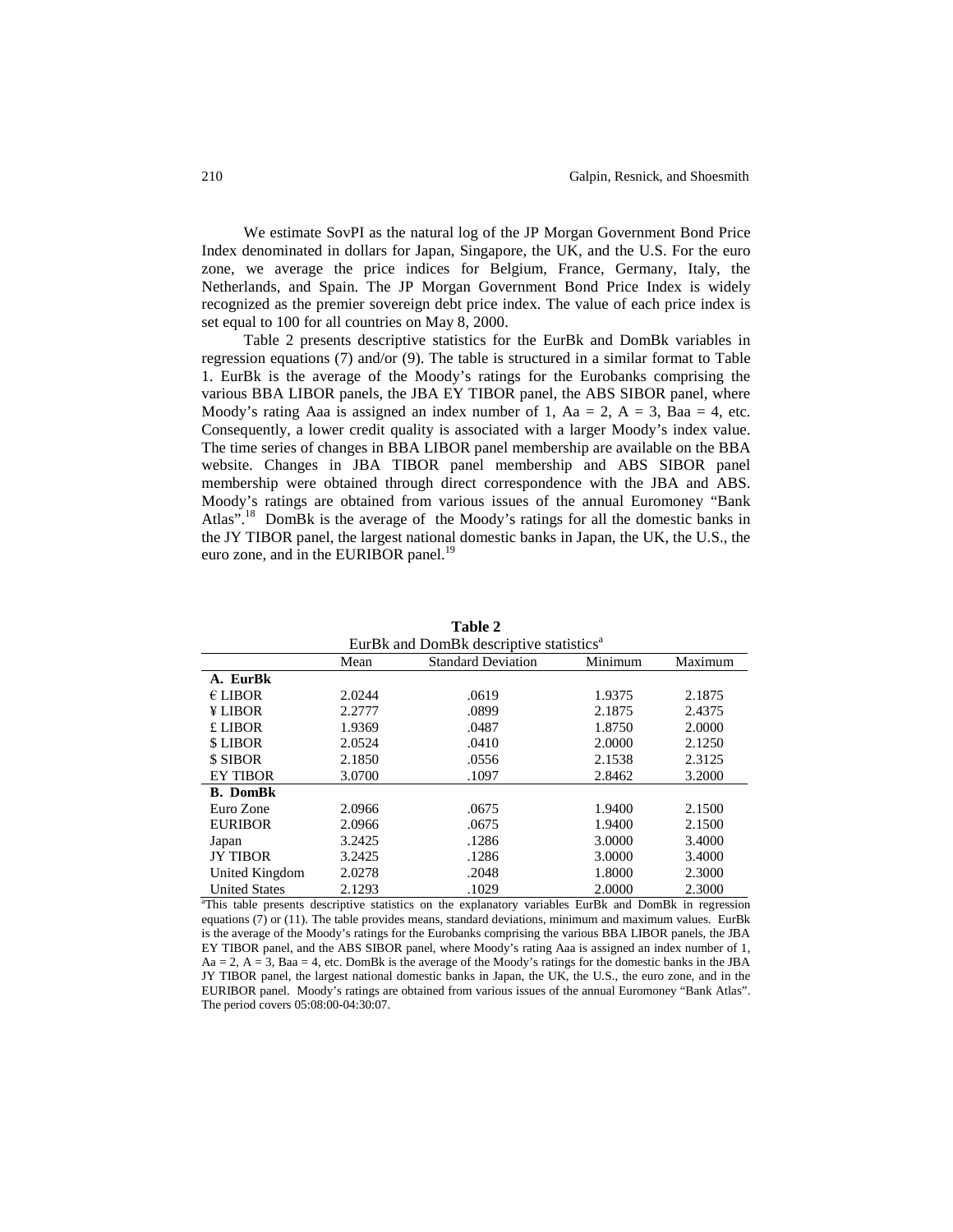| A: $(\$$ SIBOR $ $$ CD)                   | $\beta_0$ | $\beta_1$ | $\beta_2$ | $B_3$    | $F(\beta_0=0,$ | Adjusted |
|-------------------------------------------|-----------|-----------|-----------|----------|----------------|----------|
| vs. $($LIBOR - $CD)$                      |           |           |           |          | $\beta_1=1$ )  | $R^2$    |
| 1-month                                   | .0054     | .9646     |           |          | 293.99         | 82.55%   |
|                                           | 9.77      | $-3.26$   |           |          |                |          |
|                                           | .0054     | .9646     | $-.0574$  | $-.0411$ | 166.08         | 84.04%   |
|                                           | 10.21     | $-3.41$   | $-8.38$   | $-9.40$  |                |          |
| 3-month                                   | .0055     | .9691     |           |          | 304.55         | 87.07%   |
|                                           | 9.47      | $-3.39$   |           |          |                |          |
|                                           | .0055     | .9691     | .0031     | $-.0353$ | 163.22         | 87.53%   |
|                                           | 9.65      | $-3.45$   | .46       | $-8.00$  |                |          |
| B: (EURIBOR $-\epsilon$ CP)               |           |           |           |          |                |          |
| vs. ( $E$ LIBOR – $E$ CP)                 |           |           |           |          |                |          |
| 1-month                                   | $-.0008$  | 1.0422    |           |          | 1.91           | 92.14%   |
|                                           | $-4.58$   | 4.43      |           |          |                |          |
|                                           | $-.0008$  | 1.0422    | $-.0034$  | .0066    | 11.39          | 92.59%   |
|                                           | $-4.71$   | 4.56      | $-.83$    | 7.90     |                |          |
| 3-month                                   | $-.0008$  | 1.0761    |           |          | 55.75          | 94.42%   |
|                                           | $-4.84$   | 4.43      |           |          |                |          |
|                                           | $-.0008$  | 1.0761    | .0014     | .0054    | 77.62          | 94.67%   |
|                                           | $-4.96$   | 9.52      | .37       | 7.06     |                |          |
| $C: (EY TIBOR - YCD)$                     |           |           |           |          |                |          |
| vs. $(\frac{1}{2} LIBOR - \frac{1}{2}CD)$ |           |           |           |          |                |          |
| 1-month                                   | $-0.0130$ | .7410     |           |          | 193.95         | 67.93%   |
|                                           | $-11.82$  | $-20.82$  |           |          |                |          |
|                                           | $-0.0130$ | .7410     | $-.0940$  | .0971    | 592.12         | 82.36%   |
|                                           | $-15.93$  | $-28.06$  | $-22.41$  | 29.44    |                |          |
| 3-month                                   | $-.0044$  | .7430     |           |          | 1704.77        | 71.79%   |
|                                           | $-4.07$   | $-29.46$  |           |          |                |          |
|                                           | $-.0044$  | .7430     | $-0.0472$ | .0864    | 2215.56        | 83.44%   |
|                                           | $-5.32$   | $-22.58$  | $-13.94$  | 31.36    |                |          |
| D: $(JY TIBOR - YCD)$                     |           |           |           |          |                |          |
| vs. $(\frac{1}{2} LIBOR - \frac{1}{2}CD)$ |           |           |           |          |                |          |
| 1-month                                   | $-0.0153$ | .7237     |           |          | 131.15         | 64.15%   |
|                                           | $-13.13$  | $-20.89$  |           |          |                |          |
|                                           | $-0.0153$ | .7237     | $-.0916$  | .1019    | 540.39         | 80.73%   |
|                                           | $-17.90$  | $-28.49$  | $-20.73$  | 31.78    |                |          |
| 3-month                                   | $-.0058$  | .7389     |           |          | 1358.72        | 68.70%   |
|                                           | $-4.98$   | $-21.42$  |           |          |                |          |
|                                           | $-.0058$  | .7389     | $-.0442$  | .0834    | 1692.16        | 80.67%   |
|                                           | $-6.33$   | $-27.26$  | $-11.88$  | 29.93    |                |          |

**Table 3** Inter-market regressions<sup>a</sup>

<sup>a</sup>This table presents the empirical results from testing regression equations (5) and (7). For each regression, the table provides regression coefficient estimates, their t-statistics (second row), the F value from testing the joint hypothesis ( $\beta_0=0$  and  $\beta_1=1$ ), and the adjusted coefficient of determination. The t-statistic on  $\beta_1$  is calculated relative to unity. The critical two-tailed .05 t-statistic values are +/- 1.96 and the .95 critical F value is 3.07.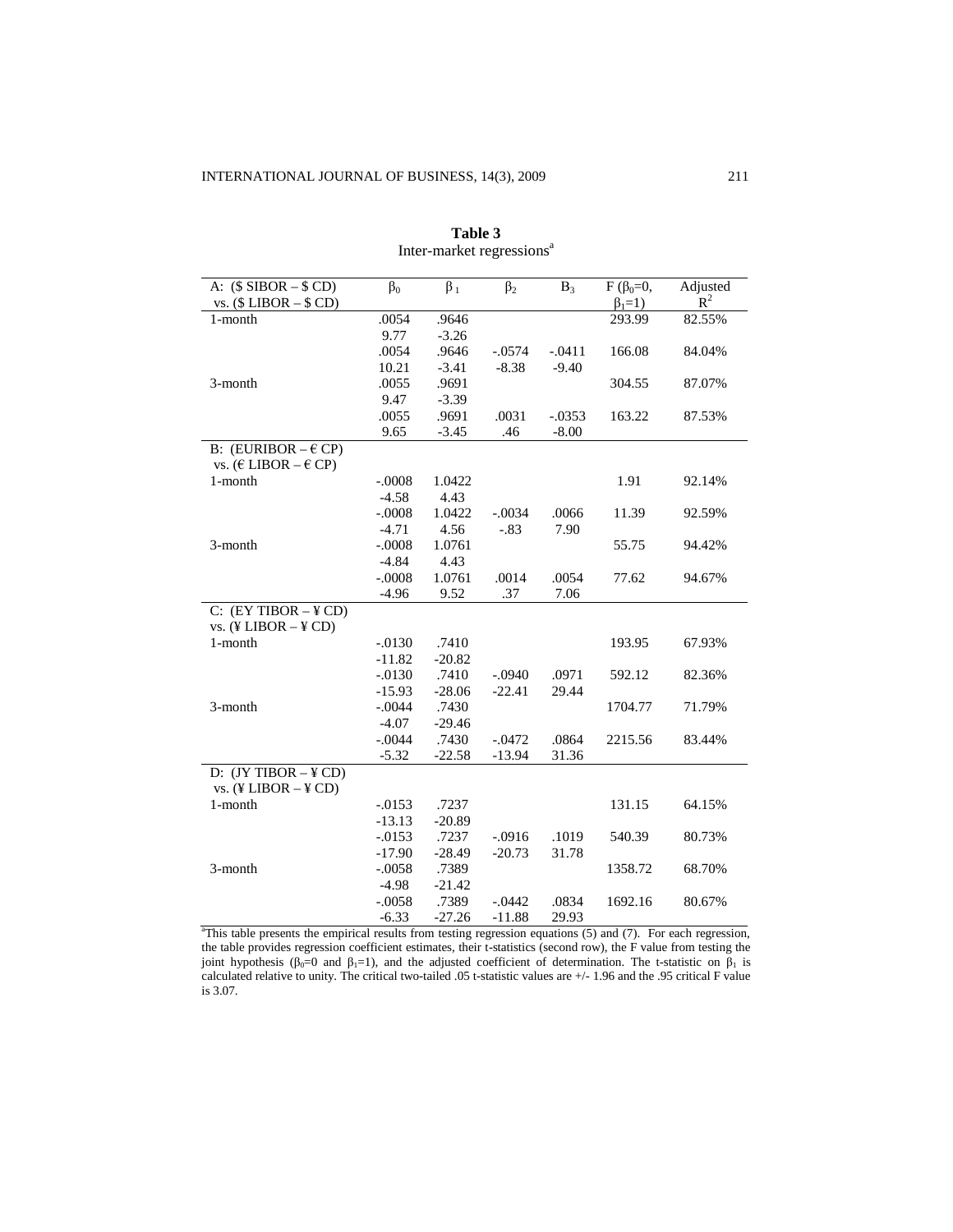# **C. Inter-Market Tests**

For each inter-market currency pair, Table 3 presents the empirical results from testing regression equations (5) and (7). For each regression, the table provides regression coefficient estimates, their t-statistics (second row), the F value from testing the joint hypothesis ( $β_0=0$  and  $β_1=1$ ), and the adjusted coefficient of determination. The tstatistic on  $\beta_1$  is calculated relative to unity.

Initial examination of Table 3 shows that F values are statistically significant for both regression equations (5) and (7) for all inter-market Eurocurrency pairs except EURIBOR/ $\epsilon$  LIBOR when using 1-month data; thus, the joint null hypothesis ( $\beta_0=0$ and  $\beta_1=1$ ) is rejected in all but one case. The second item of interest is that the adjusted coefficients of determination are all quite high. Additionally, for each currency pair, the adjusted coefficient of determination is modestly higher for regression (7) in comparison to regression (5). These observations suggest confining our discussion to an analysis of the individual coefficient estimates.

Panel A of Table 3 presents the results for regressions (5) and (7) for \$ SIBOR/\$ LIBOR. When using 1-month data, for regression (5),  $\beta_0$  is individually significantly positive and  $\beta_1$  is significantly less than unity at the two-tailed five percent level, indicating a structural difference and a lack of harmony in the relationship between the \$ SIBOR and \$ LIBOR excess risk premia. For regression (7), contrary to expectation,  $\beta_2$  is significantly negative, indicating that the \$ SIBOR/\$ LIBOR risk premium spread decreases with an increase in Singapore/UK sovereign risk differences. Additionally,  $\beta_3$ is significantly negative, indicating that an increase in the relative credit risk between the panels of Eurobanks that are polled to fix \$ SIBOR and \$ LIBOR rates has a negative impact on risk premium differences. When using 3-month data, the coefficient  $β<sub>0</sub>$  is individually significantly positive and  $β<sub>1</sub>$  is significantly less than unity in both regressions. In regression (7),  $β_2$  is insignificantly positive and  $β_3$  is significantly negative. $20$ 

The EURIBOR/€ LIBOR results are presented in Panel B of Table 3. Recall that EURIBOR is the interbank offered rate for euros among euro zone banks. Thus, in essence it is a domestic rate. Consequently, the  $\beta_3$  term is a hybrid term defined as (DomBk<sub>EURIBOR</sub> - EurBk<sub>€ LIBOR</sub>). Examination of the 1-month results shows that  $\beta_0$  is individually significantly negative and that  $\beta_1$  is significantly greater than unity in both regressions (5) and (7), indicating a structural difference and some lack of harmony between the EURIBOR and  $\epsilon$  LIBOR risk premia. In regression (7),  $\beta_2$  is insignificantly negative and  $\beta_3$  is significantly positive. When using 3-month data  $\beta_0$  is individually significantly negative and  $\beta_1$  is significantly greater than unity in both regressions. In regression (7),  $\beta_2$  is insignificantly positive and  $\beta_3$  is significantly positive. To help interpret these results, we note that the UK and most, but not all, euro zone countries have Aaa Moody's and AAA Standard and Poor's (S & P) sovereign credit ratings.<sup>21</sup> Additionally, Table 2 shows that the average credit quality of  $\epsilon$  LIBOR panel Eurobanks is collectively slightly superior to that of the euro zone banks trading in the EURIBOR market. Consequently, one would expect to find positive but not necessarily significant  $\beta_2$  and  $\beta_3$  coefficients, indicating that the EURIBOR risk premium increases relative to the  $\epsilon$  LIBOR risk premium with increases in relative sovereign risk and lower bank credit quality. This supposition is consistent with the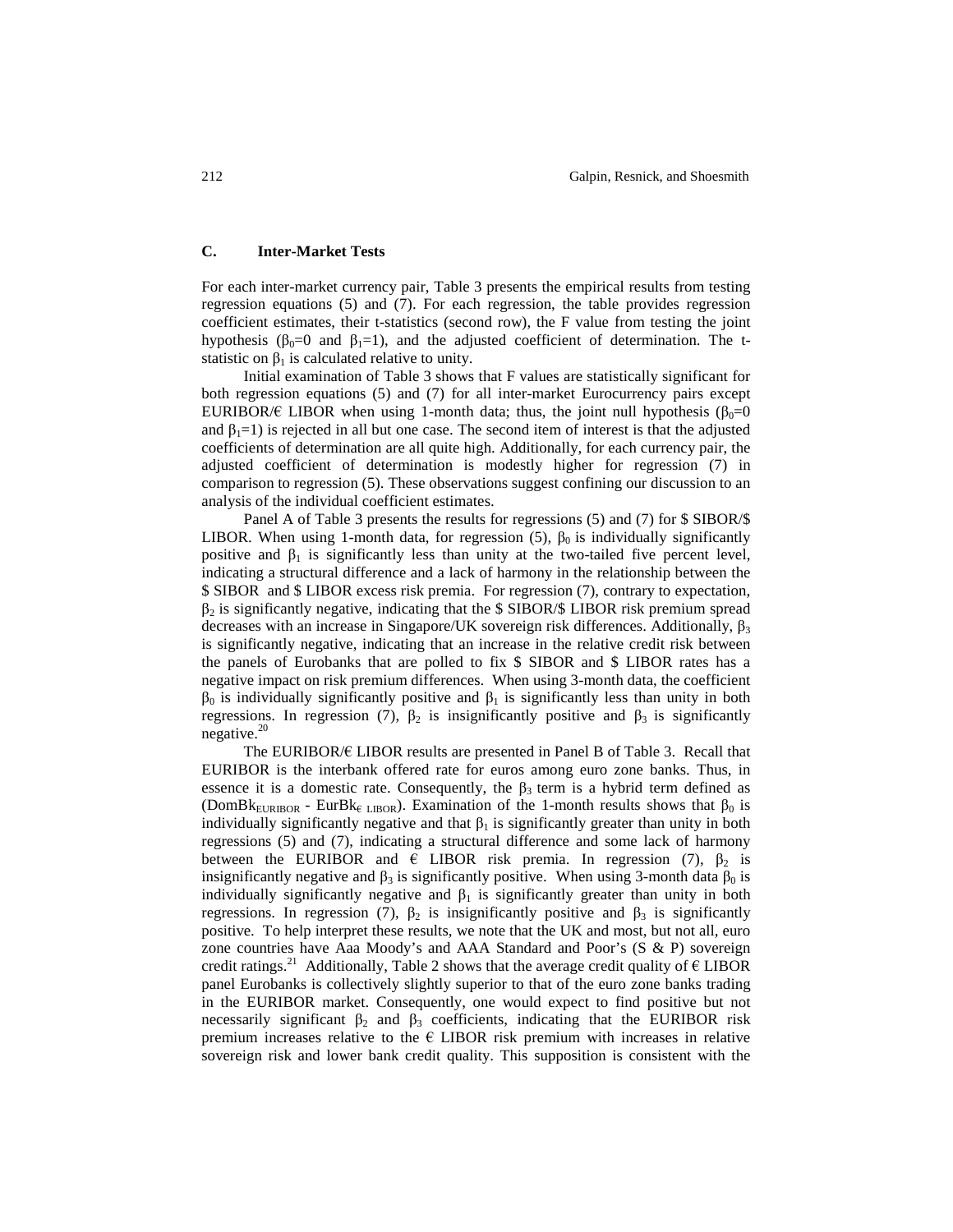BBA website statement explaining that "…differences in perception about the credit quality of the 16 large banks comprising the BBA  $[6]$  LIBOR] Panel and the banks on the EURIBOR Panel, some of which are comparatively small…" might exist in the wholesale market<sup>22</sup>. The 3-month results are more consistent with this statement than are the 1-months results. Nevertheless, the significantly positive  $\beta_3$  coefficient estimates are consistent with the existence of a "euro zone" premium.

Panel C of Table 3 presents the EY TIBOR/¥ LIBOR regression results. We only discuss 3-month results since the 1-month results are similar. Examination of the panel shows that  $\beta_0$  is significantly negative and  $\beta_1$  is positive but significantly less than unity in both regressions (5) and (7). This indicates a structural difference and a lack of harmony between EY TIBOR and ¥ LIBOR risk premia. For regression (7),  $β_2$  is significantly negative and  $\beta_3$  is significantly positive. The positive  $\beta_3$  is consistent with a Japan premium, as documented by Covrig, Low, and Melvin (2004) using a different methodology. Moreover, Table 2 shows that the average credit quality of EY TIBOR Eurobanks is lower than the average credit quality of ¥ LIBOR Eurobanks. The significantly negative  $\beta_2$  estimate is puzzling and difficult to explain. It is inconsistent with the current Moody's  $(S \& P)$  sovereign rating of Aa1 (AA-) for Japan versus an Aaa (AAA) rating for the United Kingdom.

Panel D presents the JY TIBOR/¥ LIBOR results. These regressions are analogous to the corresponding EURIBOR/€ LIBOR regressions in Panel B because JY TIBOR is a domestic interbank rate. The  $\beta_3$  term is a hybrid term defined as (DomBk<sub>IY</sub>)  $_{\text{TIBOR}}$  –EurBk<sub>¥ LIBOR</sub>). Nevertheless, examination of Panel D shows that the results are very similar to the EY TIBOR/¥ LIBOR results in Panel C.

Overall, the results presented in Table 3 are quite strong. The adjusted coefficient of determination values is all quite high. Nevertheless, structural differences and a lack of perfect harmony exist between all pairs of inter-market risk premia. In the Singapore and London Eurodollar markets, the difference between excess risk premia is shown to decrease with an increase in the relative credit risk between the panels of Eurobanks that are polled to fix \$ SIBOR and \$ LIBOR rates. However, in the EURIBOR and  $\epsilon$  LIBOR markets, the difference in risk premia is more reasonably shown to increase with an increase in the difference in bank credit quality. The difference in EY TIBOR/¥ LIBOR risk premia is largely explained by the difference in sovereign risk between Japan and the UK and a Japan premium. An identical story explains the difference in risk premia between the domestic JY TIBOR market and the ¥ LIBOR Euromarket.

#### **D. Intra-Market Tests**

Table 4 presents the empirical results from testing regression equations (9) and (11) when  $(\text{\$ LIBOR - $ CD})$  is the primary explanatory variable. This is fitting since Eurodollars are the predominant Eurocurrency. The organization of the table is similar to Table 3.

Initial examination of Table 4 shows that the F values are all statistically significant for both regressions  $(9)$  and  $(11)$  when using 1- or 3-month data, indicating that the joint hypothesis of  $(\gamma_0=0$  and  $\gamma_1=1)$  is rejected for each intra-market Eurocurrency pair. The second item of interest in Table 4 is that the adjusted coefficients of determination are low in comparison to the magnitude of the values in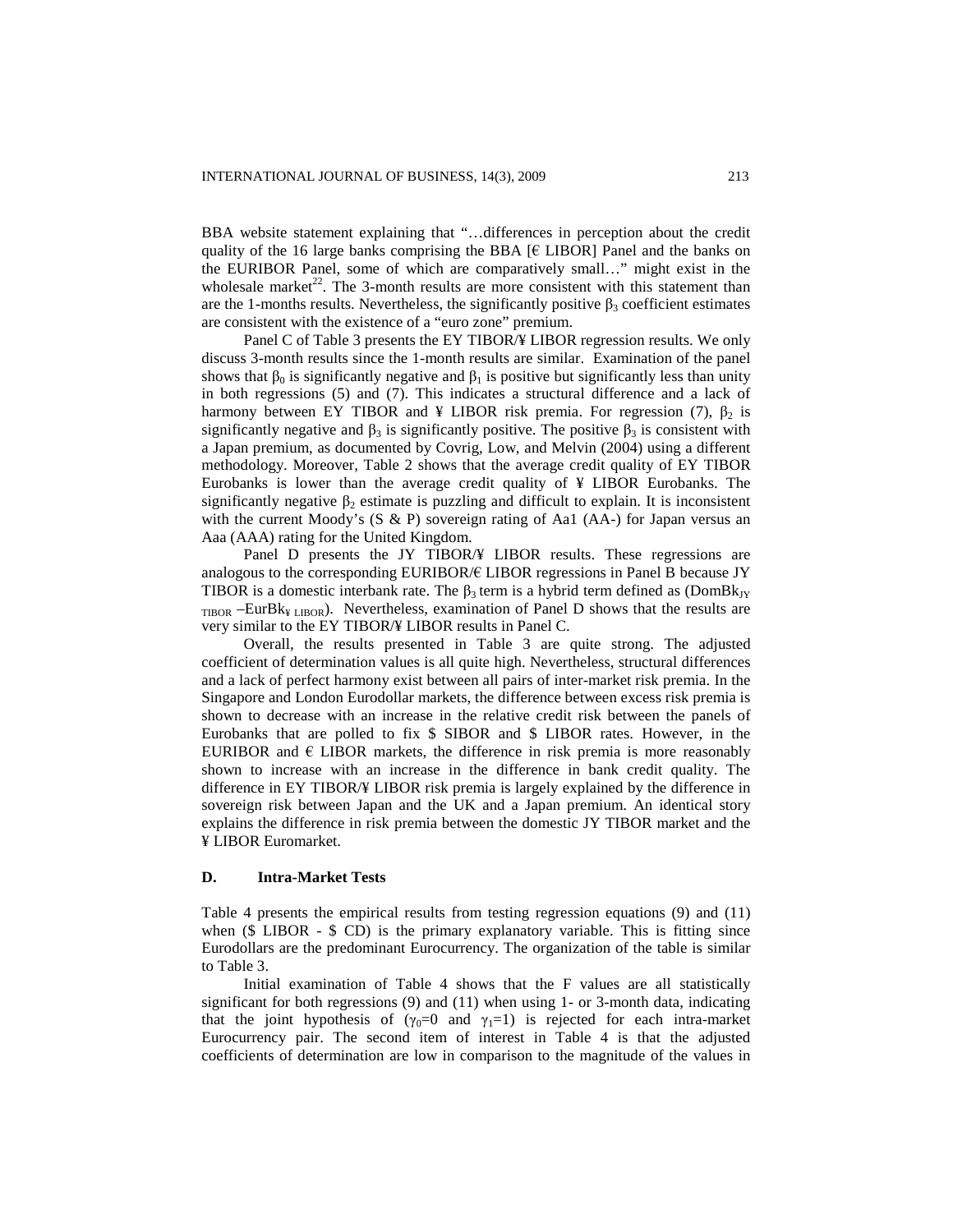Table 3. Nevertheless, for each currency pair, the adjusted coefficient of determination for regression equation (11) is comparatively larger than for regression equation (9). These observations again suggest confining our discussion to an analysis of the individual coefficient estimates.

Panel A of Table 4 presents the results for regression equations (9) and (11) for  $\pounds$ LIBOR/\$ LIBOR. The results are qualitatively the same whether using 1- or 3-month data. Examination of the panel shows that for both regressions,  $\gamma_0$  is significantly positive and  $\gamma_1$  is positive but significantly less than unity. This indicates a structural difference and a lack of harmony between the intra-market pair of sovereign/credit risk premia for the two Eurocurrencies. For regression (11),  $\gamma_2$  and  $\gamma_4$  are significantly positive, indicating that the £ LIBOR/\$ LIBOR risk premium spread increases with both an increase in UK/U.S. sovereign risk differences and an increase in credit risk differences between the UK/U.S. banks acquiring deposits in the domestic markets. The coefficient  $\gamma_3$  is significantly negative, indicating that the £ LIBOR/\$ LIBOR risk premium spread decreases with an increase in credit risk differences between the sets of £/\$ LIBOR panel Eurobanks.

| A: $(E$ LIBOR $-E$ CD)                | $\gamma_0$ | $\gamma_1$ | $\gamma_2$ | $\gamma_3$ | $\gamma_4$ | $F(\gamma_0=0,$ | Adjusted |
|---------------------------------------|------------|------------|------------|------------|------------|-----------------|----------|
| vs. $($LIBOR - $CD)$                  |            |            |            |            |            | $\gamma_1=1$ )  | $R^2$    |
| 1-month                               | .0465      | .3890      |            |            |            | 149.58          | 1.67%    |
|                                       | 12.67      | $-8.51$    |            |            |            |                 |          |
|                                       | .0465      | .3890      | .1826      | $-.5421$   | .0300      | 127.71          | 13.94%   |
|                                       | 13.55      | $-9.09$    | 7.08       | $-13.38$   | 3.49       |                 |          |
| 3-month                               | .0422      | .4848      |            |            |            | 341.23          | 17.88%   |
|                                       | 26.19      | $-20.31$   |            |            |            |                 |          |
|                                       | .0422      | .4848      | .1858      | $-.3544$   | .0128      | 621.36          | 46.23%   |
|                                       | 32.37      | $-25.10$   | 19.45      | $-22.11$   | 4.16       |                 |          |
| B: ( $E$ LIBOR $-E$ CP)               |            |            |            |            |            |                 |          |
| vs. $($LIBOR - $CD)$                  |            |            |            |            |            |                 |          |
| 1-month                               | .0064      | .2220      |            |            |            | 4884.69         | 13.04%   |
|                                       | 7.70       | $-43.58$   |            |            |            |                 |          |
|                                       | .0064      | .2220      | .0506      | .1435      | $-.0041$   | 11026.04        | 34.21%   |
|                                       | 8.85       | $-50.10$   | 9.62       | 15.41      | $-1.47$    |                 |          |
| 3-month                               | .0047      | .2510      |            |            |            | 5892.94         | 16.96%   |
|                                       | 5.32       | $-43.27$   |            |            |            |                 |          |
|                                       | .0047      | .2510      | .0621      | .1610      | .0048      | 13975.48        | 41.47%   |
|                                       | 6.33       | $-51.53$   | 11.75      | 17.04      | 1.65       |                 |          |
| $C:$ (¥ LIBOR $-$ ¥ $\overline{CD}$ ) |            |            |            |            |            |                 |          |
| vs. $($LIBOR - $CD)$                  |            |            |            |            |            |                 |          |
| 1-month                               | $-.0896$   | .2379      |            |            |            | 13698.64        | 1.38%    |
|                                       | $-36.40$   | $-15.82$   |            |            |            |                 |          |
|                                       | $-.0896$   | .2379      | .0608      | .1553      | .0471      | 9288.54         | 10.55%   |
|                                       | $-38.23$   | $-16.61$   | 3.50       | 11.47      | 5.52       |                 |          |
| 3-month                               | $-.1096$   | .3558      |            |            |            | 23993.90        | 5.37%    |
|                                       | $-47.48$   | $-17.73$   |            |            |            |                 |          |
|                                       | $-.1096$   | .3558      | .0275      | $-.0036$   | .0700      | 16538.96        | 10.07%   |
|                                       | $-48.71$   | $-18.19$   | 1.73       | $-.28$     | 9.35       |                 |          |

**Table 4** Intra-market regressions<sup>a</sup>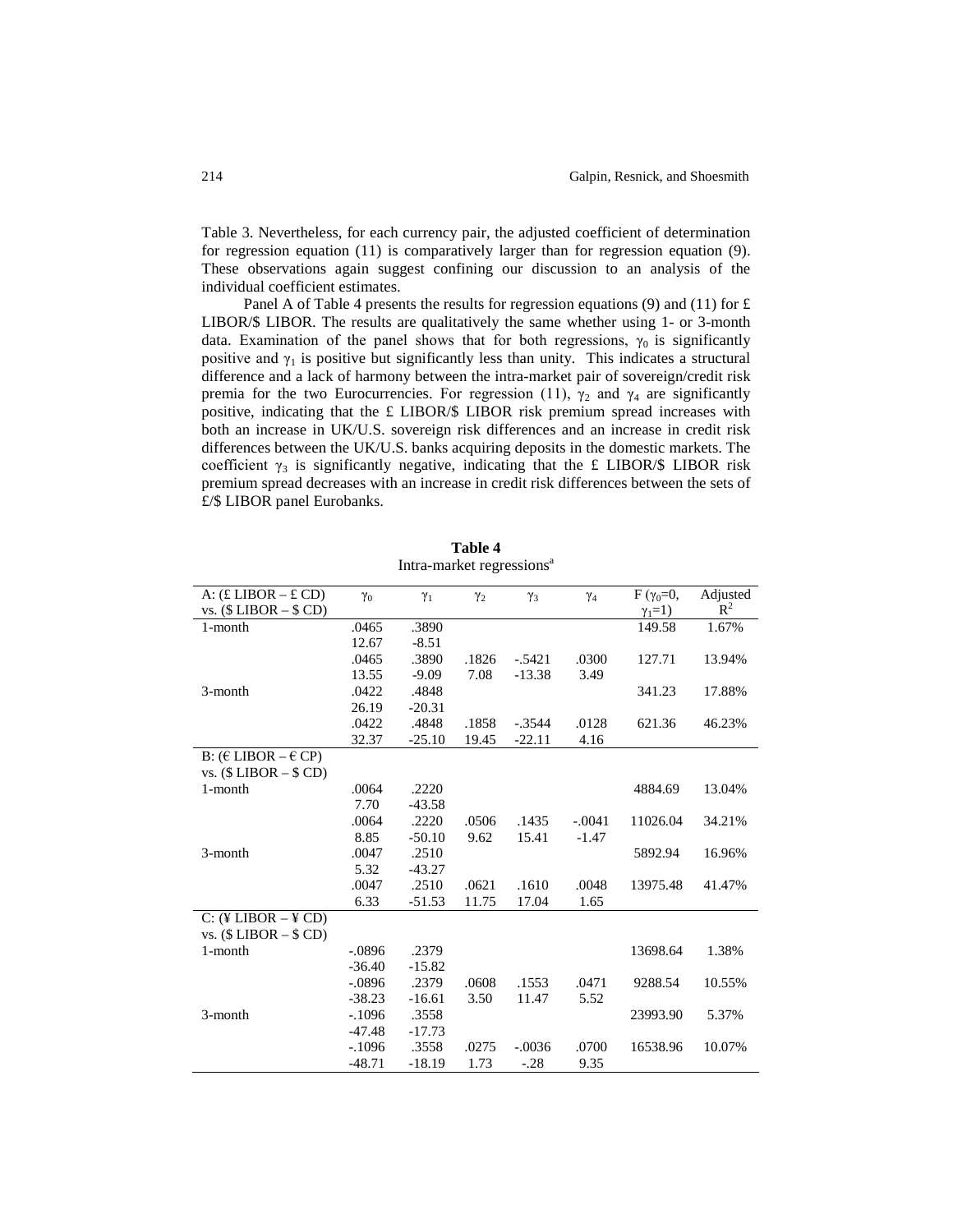<sup>a</sup>This table presents the empirical results from testing regression equations (9) and (11). For each regression, the table provides regression coefficient estimates, their t-statistics (second row), the F value from testing the joint hypothesis ( $\gamma_0=0$  and  $\gamma_1=1$ ), and the adjusted coefficient of determination. The t-statistic on  $\gamma_1$  is calculated relative to unity. The critical two-tailed .05 t-statistic values are +/- 1.96 and the .95 critical F value is 3.07.

The  $\epsilon$  LIBOR/\$ LIBOR results are presented in Panel B. The 1-month and 3month results are very similar. Examination of the panel shows that  $\gamma_0$  is significantly positive and  $\gamma_1$  is positive but significantly less than unity for both regressions (9) and (11), indicating a structural difference and a lack of harmony between the  $\epsilon$  LIBOR and \$ LIBOR risk premia. For regression (11), the coefficients  $\gamma_2$  and  $\gamma_3$  are significantly positive, indicating that the spread between  $\epsilon$  LIBOR and \$ LIBOR risk premia increases with both an increase in sovereign risk differences and an increase in credit quality differences between the sets of  $\epsilon$ /\$ LIBOR panel Eurobanks. The coefficient  $\gamma_4$ is insignificantly negative (positive) with 1-month (3-month) data.

The ¥ LIBOR/\$ LIBOR results are presented in Panel C. Examination of the panel shows that with 1-month and 3-month data  $\gamma_0$  is significantly negative and  $\gamma_1$  is positive but significantly less than unity in both regressions (9) and (11). This indicates a structural difference and a lack of harmony between ¥ LIBOR and \$ LIBOR risk premia. For regression (11),  $\gamma_2$  and  $\gamma_3$  are significantly positive with 1-month data. This indicates that the ¥ LIBOR/\$ LIBOR risk premium spread increases with both an increase in Japanese/U.S. sovereign risk differences and an increase in the difference in credit quality between the sets of  $\frac{1}{2}$  LIBOR panel Eurobanks. The coefficient  $\gamma_4$  is significantly positive, indicating that ¥ LIBOR/\$ LIBOR spread increases with an increase in credit risk differences between the Japanese/U.S. banks acquiring domestic deposits. With 3-month data,  $\gamma_2$  and  $\gamma_3$  are insignificant and  $\gamma_4$  is significantly positive.

Regardless of the currency pair, a significant structural difference and a lack of harmony exists between intra-market Eurocurrency risk premia. Nevertheless, our results show that the spread between pairs of intra-market Eurocurrency risk premia are based on risk differences. Specifically, the £ LIBOR/\$ LIBOR spread increases with increases in both sovereign risk differences and UK/U.S. domestic bank credit risk differences, and decreases with increases in Eurobank credit risk differences. The  $\epsilon$ LIBOR /\$ LIBOR spread increases with increases in sovereign risk differences and Eurobank credit risk differences. The ¥ LIBOR/\$ LIBOR spread increases with an increase in Japanese/U.S. domestic bank credit risk differences.

# **V. SUMMARY AND CONCLUSION**

This study explores the nature of the difference between Eurocurrency and domestic interest rates in the same currency and the difference in rates between two Eurocurrencies. We argue that the difference between Eurodeposit and domestic deposit rates is based on differences in the risk premia embedded in the respective rates rather than cost differences. We specify a model that defines the excess Eurocurrency market risk premium as comprised of both sovereign and credit risk components. Additionally, we develop hypotheses for explaining differences in risk within and across Eurocurrency trading centers. We empirically test our hypotheses using LIBOR, SIBOR, and TIBOR benchmark rates for several Eurocurrencies. Our inter-market test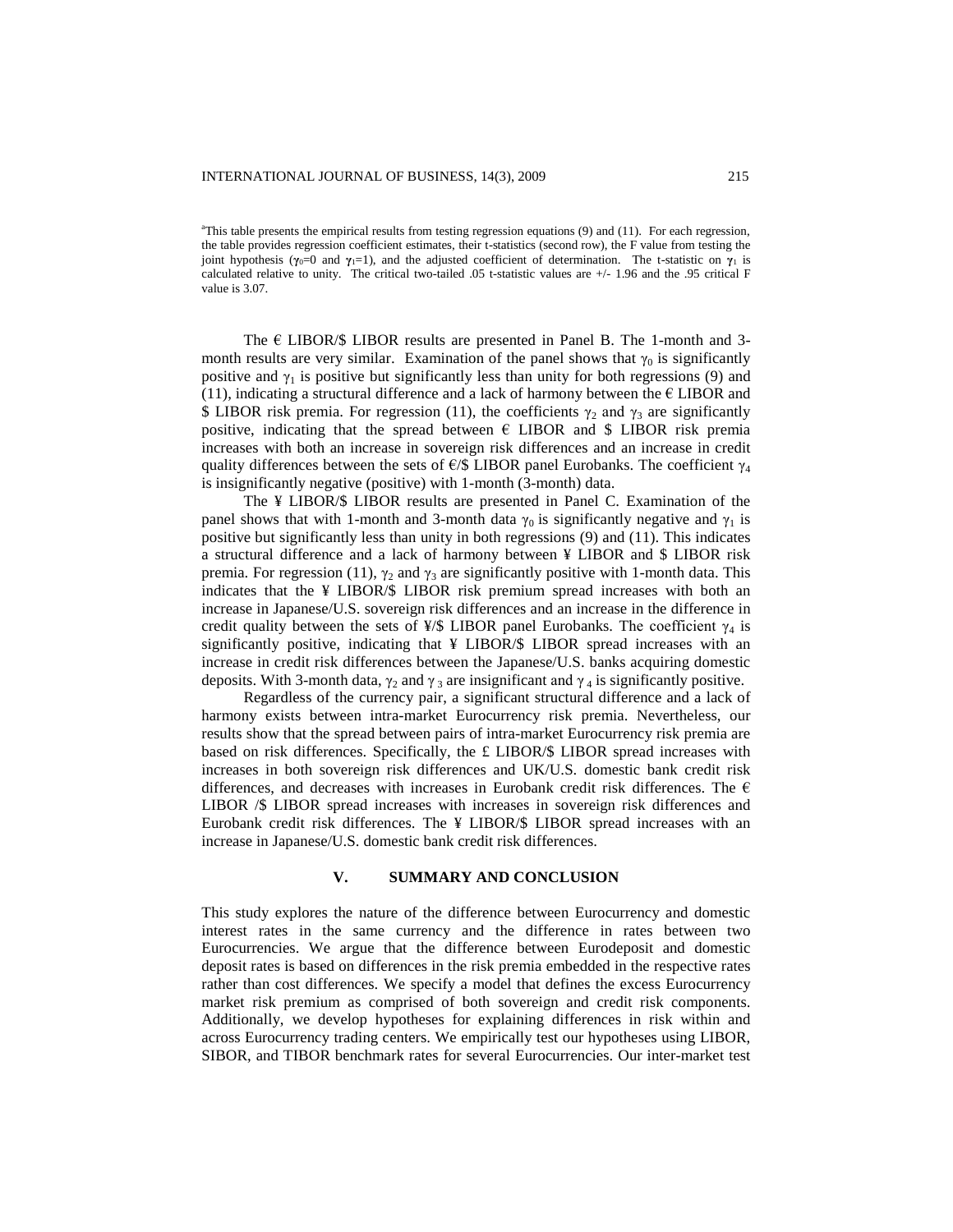results are quite strong and intuitively explainable. They indicate a positive relationship between pairs of risk premia. Where inter-market differences in excess risk premia exist, they are explained by a difference in sovereign risk and a difference in bank credit quality. This allows us to draw the conclusion that there is not a single worldwide Eurocurrency market for a specific underlying currency. Rather risk is priced uniquely in each Eurocurrency trading center for each underlying currency based upon the sovereign risk of the host country and the creditworthiness of the Eurobanks dealing in the trading center.

The intra-market test results are not as strong. In general, we find significant structural differences and a lack of harmony between pairs of risk premia for different Eurocurrencies traded within the same Eurocurrency trading center. Nonetheless, a weak positive relationship exists between intra-market risk premia. Differences in pairs of intra-market risk premia are explained by a difference in sovereign risk between the countries issuing the underlying currencies and a difference in Eurobank and domestic bank credit quality. We conclude that an observed difference between Eurocurrency rates for different currencies cannot always be explained by the Fisher effect significant risk differences may exist. Consequently, the currency swap market convention of treating intra-market pairs of equal-maturity Eurocurrency time deposits as being equivalent risk assets needs to be reconsidered.

## **ENDNOTES**

- 1. More precisely, the percentages represent the portion of external liabilities in the entire country of which the cities cited are located.
- 2. Bartolini, Hilton and Prati (2005) find integration between the Federal Funds market and the overnight Eurodollar market. They ignore differences in risk premia between the two rates.
- 3. During British Summer Time, the 11:00 am fixing corresponds to 10:00 GMT.
- 4. During Central European Summer Time, the 11:00 am fixing corresponds to 9:00 GMT.
- 5. There are currently 16 banks each in the BBA panels for USD, GBP, JPY, and EUR LIBOR. While there is some overlap in membership, the banks that comprise these panels are not identical for any two panels. There are currently 16 (15) banks in the JBA EY (JY) TIBOR panel. There are currently 14 banks in the ABS USD SIBOR panel. There are over 45 banks in the EURIBOR panel.
- 6. By comparison, the reserve requirement in Japan on negotiable certificates of deposit is a modest 0.05 of one percent. In the UK, a cash ratio deposit of 0.15 of one percent is required on certificates of deposits, with interbank holdings exempt.
- 7. See Martin (2003) for a detailed discussion of the FDIC deposit insurance procedure.
- 8. By comparison, negotiable certificates of deposit are not covered by deposit insurance in Japan. In the UK, deposit insurance premia are levied on financial institutions at a maximum of 0.30 of one percent of deposits as insurance reserves are needed; deposits are covered up to a maximum of £20,000 (\$39,186 at year-end 2006).
- 9. Dufey and Giddy (1984) present a qualitative analysis of sovereign risk.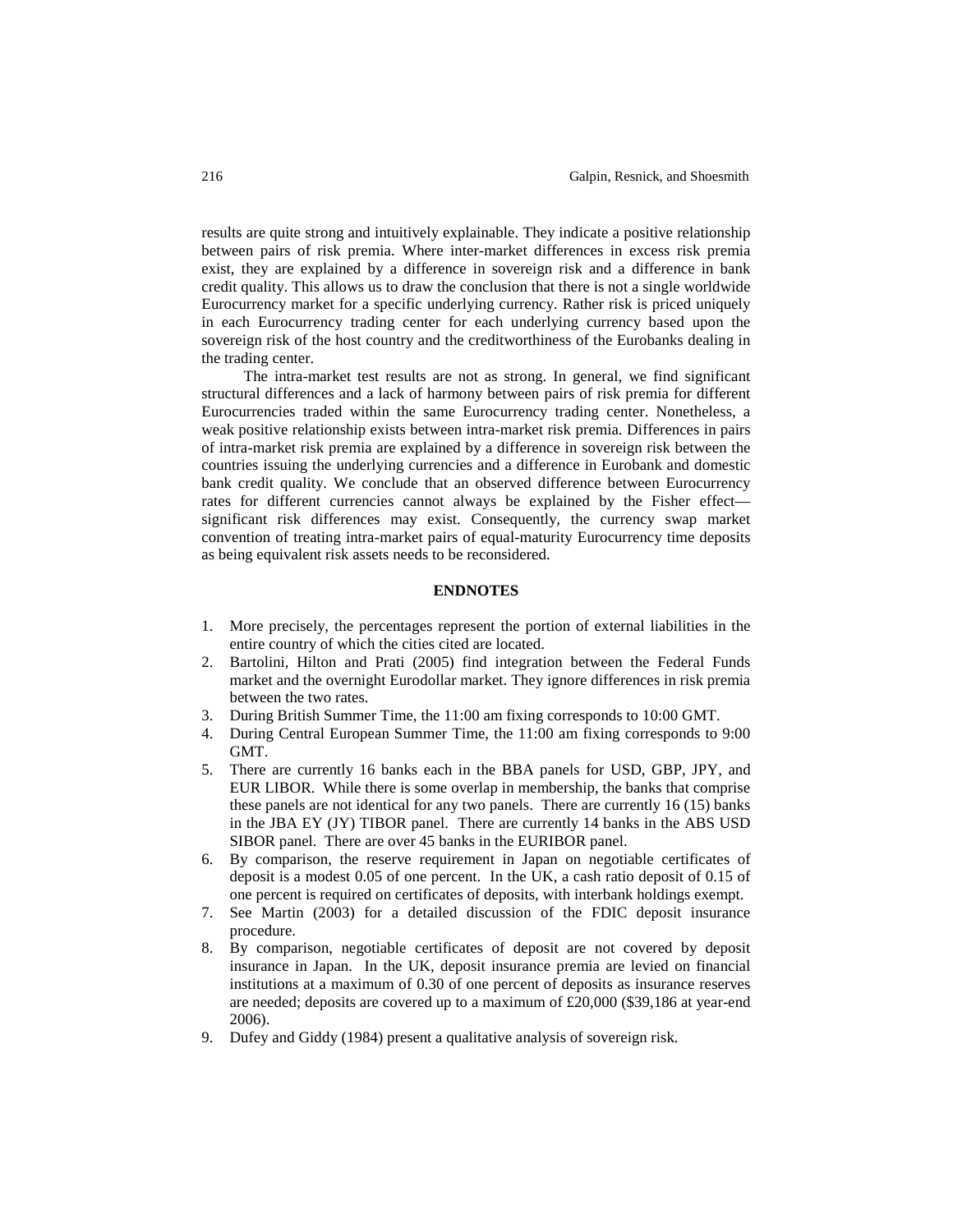- 10. Peria and Schmukler (2001) find that depositors punish banks for risky behavior by withdrawing deposits and by requiring higher interest rates.
- 11. Interest rates  $(R)$  are expressed as  $ln(1 + R)$  to facilitate mathematical manipulation.
- 12. Equations (4b) and (4c) implicitly assume that the difference in the cost terms from equation (3),  $(C_{EY THBOR} - C_{\frac{Y}{2} CD}) - (C_{\frac{Y}{2} LIBOR} - C_{\frac{Y}{2} CD}) = (C_{EY THBOR} - C_{\frac{Y}{2} LIBOR}) = 0.$ This is a reasonable assumption since there are no reserve requirements or deposit insurance fees in either Eurocurrency market. The same assumption is reasonable for all inter-market pairs of Eurocurrencies.
- 13. Equations (8b) and (8c) implicitly assume that the difference in the cost terms from equation (3),  $(C_{LIBOR,i} - C_{CD,i}) - (C_{LIBOR,i} - C_{CD,i}) = 0$ . Since there are no reserve requirements or deposit insurance fees for either Eurocurrency i or j,  $(C_{LIBOR,i}$  –  $C_{\text{LIBOR},j}$ ) = 0. It is also reasonable to assume that  $(C_{\text{CD},j} - C_{\text{CD},j})$  is approximately zero. Recall from Section II that deposit insurance fees are not a concern in any domestic CD market covered by this study. Moreover, the largest difference in reserve requirements is zero for the  $\text{\$ CD}$  market and .15 of one percent for the £ CD market. Therefore, the cost effect of a difference in reserve requirements will be less than one basis point for CD rates on the order of 6 percent.
- 14. Peek and Rosengren (2001) reason that the Japanese banking crisis required all Japanese banks to pay a Japan premium, including those in the \$ LIBOR and ¥ LIBOR markets. They find a Japan premium by comparing individual quotes between higher and lower quality Japanese banks that are members of the BBA \$ LIBOR and ¥ LIBOR panels.
- 15. For example, see The Wall Street Journal article by Carrick Mollenkamp titled "Bankers Cast Doubt on Key Rate During Crisis" (April 16, 2008, p. A1) and the article by Carrick Mollenkamp and Mark Whitehouse titled "Study Casts Doubt on Key Rate" ( May 29, 2008, p. A1).
- 16. Eurosterling, sterling CD, and JY TIBOR rates are quoted according to an actual/365 day-count basis whereas the convention is to quote all other Eurocurrency and domestic money market rates according to an actual/360 daycount basis. Therefore, these rates are adjusted by a factor of 360/365 to make them comparable.
- 17. Table 2 shows that the average Moody's credit quality rating for Japanese domestic banks is lower than for UK, U.S., and euro zone banks.
- 18. Our sovereign risk variable SovPI is based on the JP Morgan Government Bond Price Index because a Moody's sovereign credit risk rating for a country seldom changes. For our purpose, the unsettled question of whether rating changes lead or lag bond price changes is not relevant. Moody's assigns a country rating for foreign currency deposits that serves as a ceiling for foreign currency bank deposits within the country; consequently, it is important to orthogonalize the explanatory variables.
- 19. Since the domestic banks that comprise the JY TIBOR panel will be the same banks that actively trade in the domestic CD market, DomBk for Japan and JY TIBOR are the same. Similarly, since many of the dozens of banks that comprise the EURIBOR panel also trade in the euro commercial paper market, DomBk for the euro zone and EURIBOR are the same.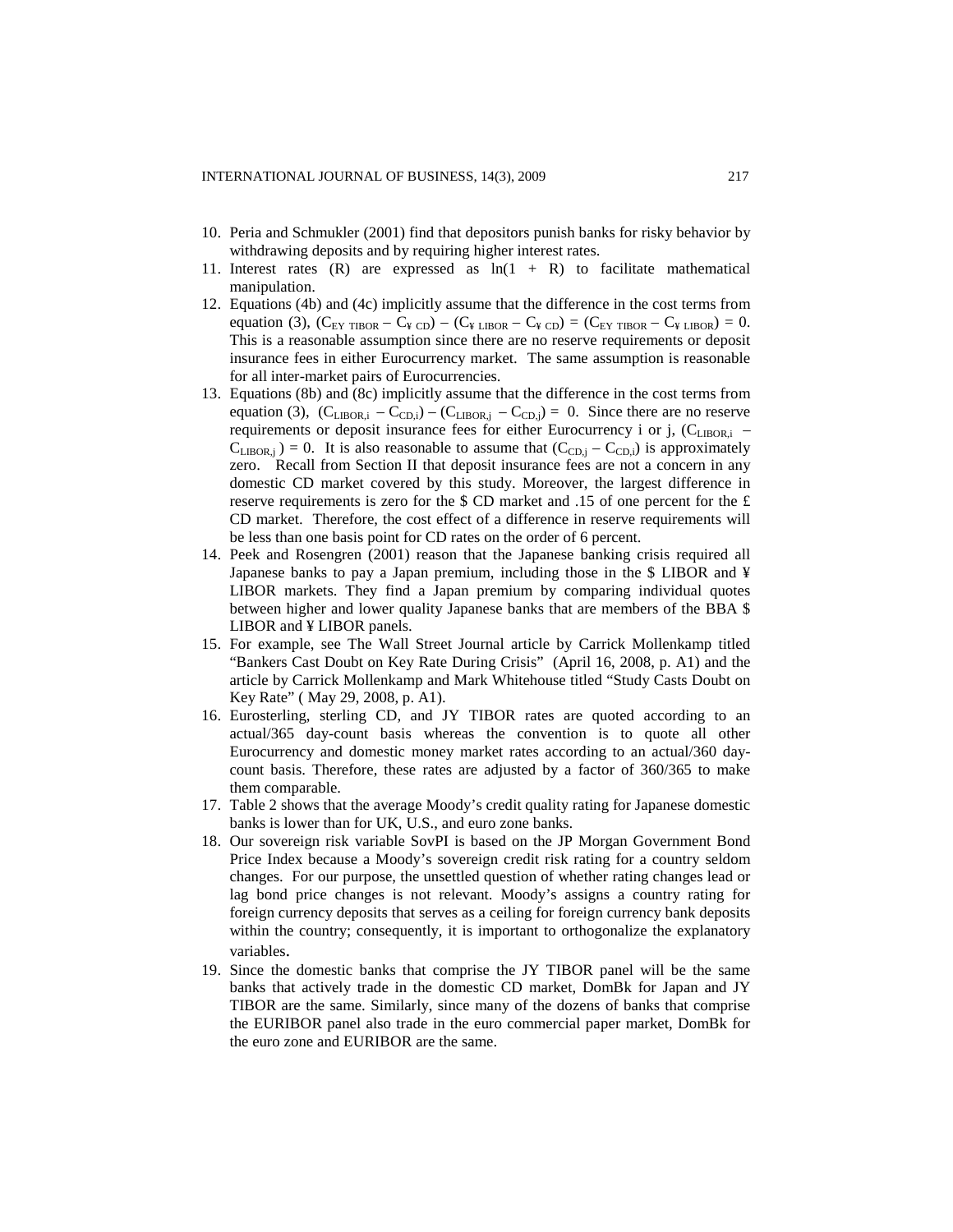- 20. In conducting our tests, risk premia were calculated and regressions were run based on matching variables by calendar date. To examine the robustness of our results, we also structured the \$ SIBOR/\$ LIBOR and EY (JY) TIBOR/¥ LIBOR regressions by lagging the LIBOR variable one day to recognize time zone differences when markets did not overlap in terms of hours of operation. This approach was suggested by Covrig, Low and Melvin (2004). In general, the results were not as strong when we made these changes.
- 21. Belgium and Spain have Aa (AA) Moody's (S & P) sovereign ratings.
- 22. Refer to www.bba.org.uk.

#### **APPENDIX**

This appendix elaborates on our methodology of constructing a time series of BBA LIBOR, JBA TIBOR, ABS SIBOR, and EBF EURIBOR rates that are matched on each date with the corresponding bank panel's average Moody's credit rating of member banks. To illustrate, Appendix Table A1 lists the 16 banks that comprise the BBA dollar LIBOR panel in September 2005. The table shows the Moody's deposit credit rating for each bank, the index number assigned to each credit rating (Aaa = 1, Aa = 2, etc.), and the reported 3-month borrowing rate. The daily fixing is obtained by eliminating the highest and lowest quartiles and averaging the two middle quartiles, rounded to five decimal places, from a rank ordering of the 16 individual bank borrowing rates. For September 1 the fixing is 3.855 percent and for September 2 it is 3.761 percent.

The rates shown in bold **font** in the table are included in the two middle quartiles of eight banks. Note that the membership of all eight banks comprising the middle two quartiles can be uniquely determined for September 2 but not for September 1. For September 1, only two banks uniquely appear in the middle two quartiles, the remaining six banks include three each from the six banks reporting a borrowing rate of 3.85 percent and the six banks reporting a borrowing rate of 3.86 percent. Consequently, it is not always possible to precisely determine the average Moody's credit rating associated with a daily fixing. For example, for September 2, using the index values we assign to Moody's credit ratings, the average index credit rating for the eight banks included in the daily fixing is shown to be precisely 2.0. However, since the eight banks included in the fixing on September 1 cannot be uniquely determined, the average index credit rating can be as low as 1.75 and as high as 2.25, depending on which banks are assumed to comprise the middle two quartiles.

If Moody's credit ratings have validity, one would expect higher borrowing rates to be associated with a lower Moody's rating. However, if there is noise in the borrowing rates (or Moody's ratings), on any particular date, a rank ordering of the individual borrowing rates might not align with a precise ordering of the Moody's ratings. Examination of Appendix Table A1 shows this to be the case for both September 1 and 2. For example, on September 1, both Lloyds (Aaa) and Westdeutsche Landesbank (A1) report a borrowing rate of 3.86 percent. Additionally, Rabobank (Aaa) reports a borrowing rate of 3.855 percent, whereas Deutsche Bank (Aa3) reports a lower rate of 3.845 percent.

In general, our methodology relies on there not being any systematic biases in the data and those, in general, lower Moody's ratings will be associated with a higher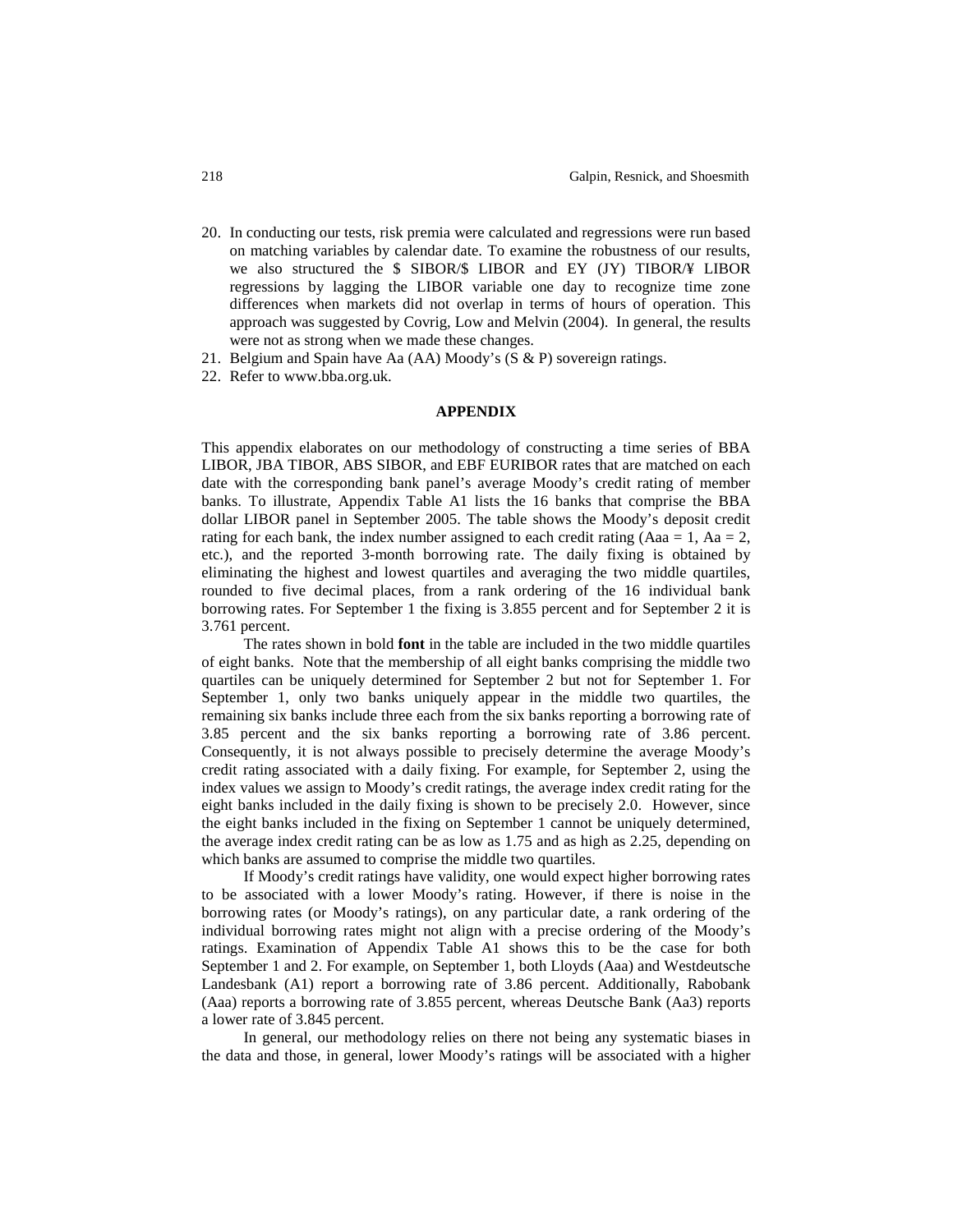borrowing rate. However, since the precise eight banks comprising the middle two quartiles cannot always be determined, we match the daily rate fixing with the average index credit rating computed over all 16 banks in the panel. This method avoids matching a daily rate fixing with an extreme average credit rating specific to an arbitrary set of eight banks. As can be seen from the table, the average index credit rating we match to the rate fixings for both September 1 and September 2, 2005, is 2.0625.

## **Table A1**

BBA bank panel membership and individual percentage rates reported for fixing 3 month dollar LIBOR<sup>a</sup>

| <b>Bank</b>                                      | September 1, 2005 | September 2, 2005 |
|--------------------------------------------------|-------------------|-------------------|
| Bank of America (Aa1=2)                          | 3.850             | 3.780             |
| Bank of Tokyo-Mitsubishi $(A1=3)$                | 3.860             | 3.770             |
| Barclays $(Aa1=2)$                               | 3.870             | 3.760             |
| Citibank $(Aa1=2)$                               | 3.850             | 3.760             |
| $CSFB (Aa3=2)$                                   | 3.850             | 3.760             |
| Deutsche Bank (Aa3=2)                            | 3.845             | 3.730             |
| HBOS $(Aa2=2)$                                   | 3.850             | 3.760             |
| $HSBC (Aa2=2)$                                   | 3.850             | 3.770             |
| JPMorgan Chase (Aa2=2)                           | 3.860             | 3.750             |
| Lloyds $(Aaa=1)$                                 | 3.860             | 3.760             |
| Norinchukin Bank $(A1=3)$                        | 3.860             | 3.770             |
| Rabobank (Aaa=1)                                 | 3.855             | 3.740             |
| Royal Bank of Canada (Aa2=2)                     | 3.850             | 3.755             |
| Royal Bank of Scotland (Aa1=2)                   | 3.860             | 3.760             |
| UBS $(Aa2=2)$                                    | 3.855             | 3.768             |
| Westdeutsche Landesbank $(A1=3)$                 | 3.860             | 3.760             |
| BBA Dollar LIBOR Fixing (%)                      | 3.855             | 3.761             |
| Average Moody's Index Rating-Full<br>Panel of 16 | 2.0625            | 2.0625            |
| Average Moody's Index Rating-Fixing<br>8         | 1.7500-2.2500     | 2.0000            |

**<sup>a</sup>**Of the 16 banks that comprise the BBA dollar LIBOR panel, the daily fixing is obtained by eliminating the highest and lowest quartiles and averaging the two middle quartiles, rounded to five decimal places, of a rank ordering of the individual bank borrowing rates. The rates shown in bold **font** are included in the two middle quartiles of eight banks. The membership of the eight banks comprising the middle two quartiles can be uniquely determined for September 2. For September 1, only two banks uniquely appear in the middle two quartiles; the remaining six banks include three each from the six banks reporting a borrowing rate of 3.85 percent and the six banks reporting a borrowing rate of 3.86 percent.